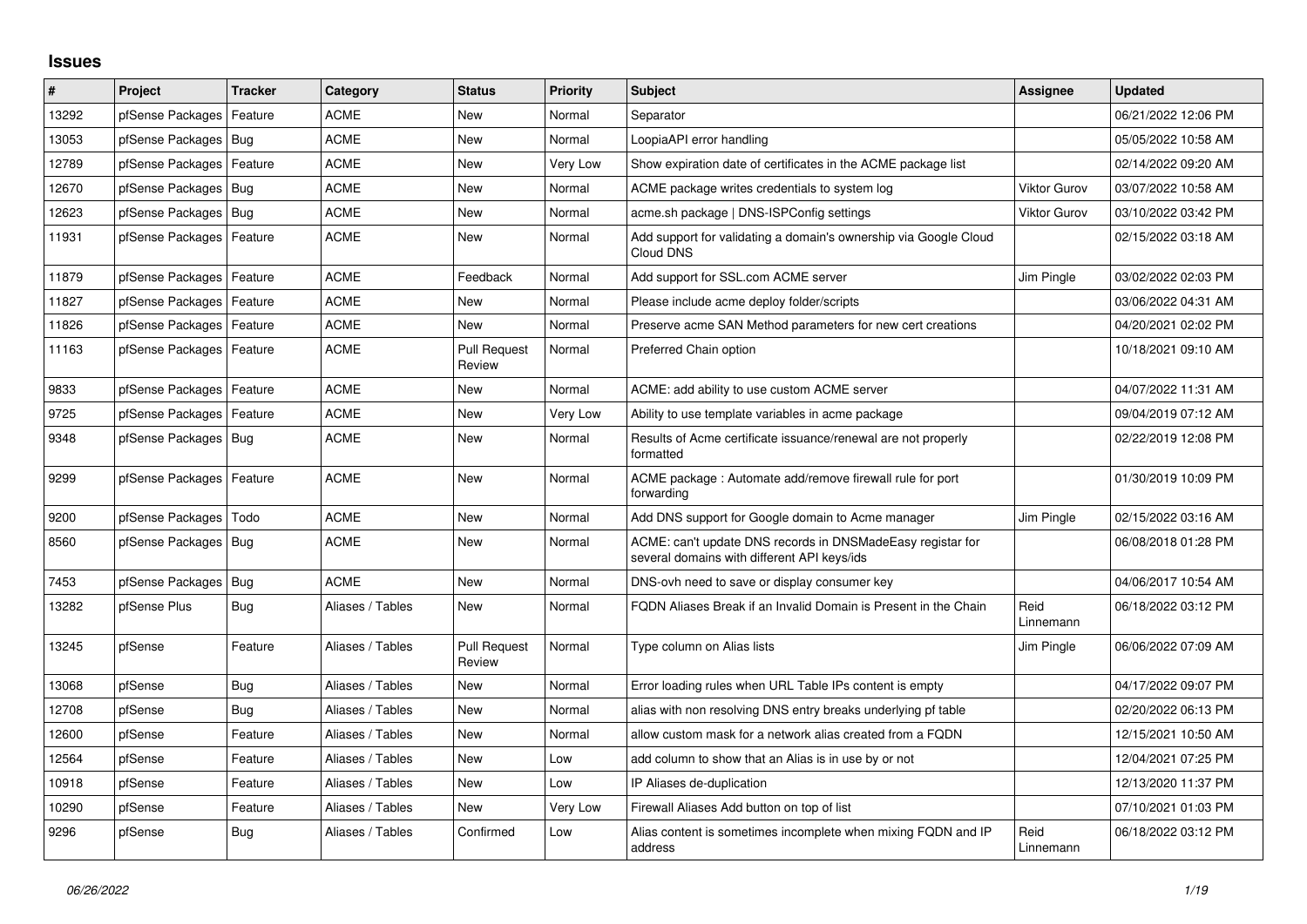| #     | Project                    | <b>Tracker</b> | Category         | <b>Status</b>                 | <b>Priority</b> | <b>Subject</b>                                                                                                | Assignee              | <b>Updated</b>      |
|-------|----------------------------|----------------|------------------|-------------------------------|-----------------|---------------------------------------------------------------------------------------------------------------|-----------------------|---------------------|
| 7665  | pfSense                    | Bug            | Aliases / Tables | New                           | Normal          | Host range validation for Aliases is not strict enough                                                        |                       | 08/21/2019 11:01 AM |
| 5735  | pfSense                    | Feature        | Aliases / Tables | New                           | Very Low        | Automaticaly add DHCP leases to alias list or make it readable in<br>selected fields                          |                       | 08/21/2019 11:01 AM |
| 4195  | pfSense                    | Feature        | Aliases / Tables | New                           | Low             | Aliases: sections                                                                                             |                       | 08/21/2019 11:01 AM |
| 3387  | pfSense                    | Feature        | Aliases / Tables | New                           | Normal          | process_alias_urltable Frequency                                                                              |                       | 08/21/2019 11:01 AM |
| 1979  | pfSense                    | Feature        | Aliases / Tables | New                           | Normal          | Add some default read-only system aliases                                                                     | Jim Pingle            | 08/21/2019 11:01 AM |
| 11898 | pfSense Packages   Bug     |                | apcupsd          | New                           | Normal          | PHP error from apcupsd dashboard widget                                                                       |                       | 05/07/2021 09:12 AM |
| 11375 | pfSense Packages   Bug     |                | apcupsd          | New                           | Normal          | UPS Type <blank> for USB APC</blank>                                                                          |                       | 02/26/2021 11:10 AM |
| 10845 | pfSense Packages   Bug     |                | apcupsd          | <b>New</b>                    | Normal          | apcupsd doesn't stop when not enabled                                                                         |                       | 08/24/2020 10:16 AM |
| 12812 | pfSense Packages   Feature |                | arpwatch         | New                           | Normal          | Would it be helpful if the FreeBSD net-mgmt/arpwatch port had an<br>option to use mail/dma for mail delivery? |                       | 02/16/2022 06:09 PM |
| 12101 | pfSense Packages   Bug     |                | arpwatch         | Assigned                      | Normal          | ArpWatch Suppression Mac for "flip-flop" not suppressing                                                      | Viktor Gurov          | 10/09/2021 07:19 PM |
| 8454  | pfSense Packages           | Bug            | arpwatch         | New                           | Very Low        | Arpwatch package break email notifications from other sources                                                 |                       | 06/23/2022 07:49 PM |
| 13260 | pfSense                    | Feature        | Authentication   | New                           | Normal          | Add support for OpenVPN static-challenge                                                                      |                       | 06/09/2022 02:04 PM |
| 13093 | pfSense                    | Bug            | Authentication   | In Progress                   | Normal          | LDAP authentication fails with extended query and RFC2307 group<br>lookups enabled                            | Chris Linstruth       | 05/31/2022 07:20 AM |
| 12863 | pfSense                    | Feature        | Authentication   | New                           | Very Low        | dynamically tune sha512crypt rounds                                                                           | Jim Pingle            | 03/19/2022 12:53 PM |
| 12726 | pfSense                    | <b>Bug</b>     | Authentication   | New                           | Normal          | LDAP select container button auto populate                                                                    |                       | 01/25/2022 01:48 PM |
| 12715 | pfSense                    | <b>Bug</b>     | Authentication   | New                           | Normal          | Long system startup time when LDAP is configured and unavailable<br>during startup.                           | Christian<br>McDonald | 01/24/2022 05:50 AM |
| 12546 | pfSense Plus               | Feature        | Authentication   | <b>New</b>                    | Normal          | Add 2FA Support to pfSense Plus Local Database Authentication                                                 |                       | 06/25/2022 05:30 PM |
| 12519 | pfSense                    | <b>Bug</b>     | Authentication   | New                           | Normal          | Fail authentication using special character in password via the LDAP<br>connector                             |                       | 11/12/2021 07:39 AM |
| 12458 | pfSense                    | Feature        | Authentication   | New                           | Normal          | Use "unixHomeDirectory" instead of "homeDirectory" when LDAP<br>authentication server is Active Directory     |                       | 10/15/2021 08:18 AM |
| 12283 | pfSense                    | <b>Bug</b>     | Authentication   | <b>New</b>                    | Normal          | LDAP/RADIUS authentication servers configuration does not allow<br>source IP address to be specified          |                       | 08/20/2021 01:15 AM |
| 12225 | pfSense                    | <b>Bug</b>     | Authentication   | <b>Pull Request</b><br>Review | Normal          | Group membership field is not needed for remote groups                                                        | <b>Viktor Gurov</b>   | 05/17/2022 02:21 PM |
| 12095 | pfSense                    | <b>Bug</b>     | Authentication   | New                           | Normal          | Memory leak in pcscd                                                                                          |                       | 06/01/2022 01:01 PM |
| 12091 | pfSense                    | Feature        | Authentication   | New                           | Normal          | RFE: Add support for sssd authentication                                                                      |                       | 12/10/2021 04:55 PM |
| 11920 | pfSense Plus               | Feature        | Authentication   | <b>New</b>                    | Normal          | SAML Authentication for pfSense (VPN and webConfigurator)                                                     |                       | 05/14/2021 12:56 AM |
| 11626 | pfSense Plus               | <b>Bug</b>     | Authentication   | New                           | Normal          | Google LDAP connection failed due to lack of SNI for TLS 1.3                                                  | Luiz Souza            | 06/25/2022 05:34 PM |
| 10843 | pfSense                    | Feature        | Authentication   | New                           | Normal          | Allow user manager settings to specify multiple authentication<br>servers                                     |                       | 01/13/2022 07:22 AM |
| 10765 | pfSense                    | <b>Bug</b>     | Authentication   | New                           | Normal          | Ampersands in Idap extended query are escaped twice                                                           |                       | 09/02/2020 07:55 AM |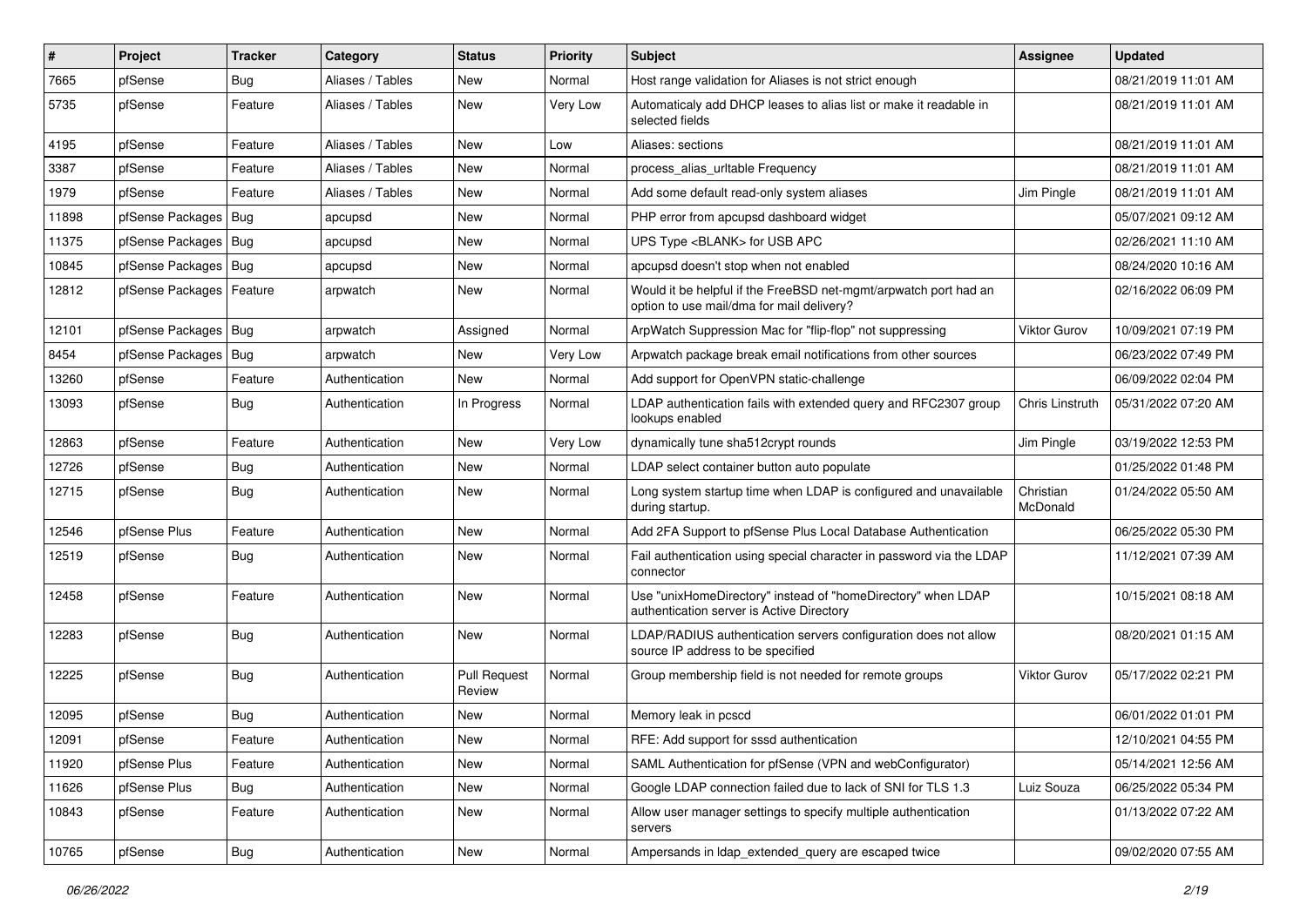| $\sharp$ | Project                | <b>Tracker</b> | Category         | <b>Status</b> | <b>Priority</b> | <b>Subject</b>                                                                                                                      | <b>Assignee</b>       | <b>Updated</b>      |
|----------|------------------------|----------------|------------------|---------------|-----------------|-------------------------------------------------------------------------------------------------------------------------------------|-----------------------|---------------------|
| 10352    | pfSense                | Bug            | Authentication   | <b>New</b>    | Very Low        | RADIUS authentication fails with MSCHAPv1 or MSCHAPv2 when<br>passwords contain international characters                            |                       | 06/20/2022 04:04 PM |
| 9937     | pfSense                | Feature        | Authentication   | <b>New</b>    | Normal          | OpenVPN Login User Privilege                                                                                                        |                       | 11/29/2019 08:46 AM |
| 9288     | pfSense                | Feature        | Authentication   | <b>New</b>    | Normal          | SSHGuard add pfSense signature in standard                                                                                          |                       | 08/14/2019 01:19 PM |
| 9222     | pfSense                | Feature        | Authentication   | <b>New</b>    | Normal          | Add sshguard log when release an IP                                                                                                 |                       | 08/14/2019 01:00 PM |
| 9165     | pfSense                | Feature        | Authentication   | <b>New</b>    | Normal          | only IPs can be added to sshguard whitelist                                                                                         |                       | 04/21/2022 12:39 PM |
| 8775     | pfSense                | Feature        | Authentication   | <b>New</b>    | Very Low        | Use SRV record for LDAP Authentication                                                                                              |                       | 05/06/2020 07:49 AM |
| 8694     | pfSense                | Feature        | Authentication   | <b>New</b>    | Very Low        | Client CA Auth for PFSense WebGui                                                                                                   |                       | 08/21/2019 09:25 AM |
| 8087     | pfSense                | <b>Bug</b>     | Authentication   | <b>New</b>    | Normal          | Provide Calling-Station-ID to RADIUS backed VPN connections                                                                         |                       | 06/06/2020 05:36 AM |
| 6742     | pfSense                | Feature        | Authentication   | <b>New</b>    | Normal          | OAuth2 authentication for OpenVPN (and for FreeRadius)                                                                              | Jim Thompson          | 10/19/2020 09:19 AM |
| 5825     | pfSense                | Feature        | Authentication   | <b>New</b>    | Normal          | Allow EAP-RADIUS for authentication servers                                                                                         |                       | 08/21/2019 10:32 AM |
| 5652     | pfSense                | <b>Bug</b>     | Authentication   | <b>New</b>    | Normal          | Radius IETF Class Group Assignment - Incorrect Standard                                                                             |                       | 08/13/2019 01:39 PM |
| 4242     | pfSense                | Feature        | Authentication   | <b>New</b>    | Normal          | Two Factor or OTP Authentication for Admin Interface                                                                                |                       | 01/04/2022 12:07 PM |
| 4098     | pfSense                | Feature        | Authentication   | <b>New</b>    | Normal          | Add option to force a password change on login                                                                                      |                       | 08/21/2019 10:31 AM |
| 11266    | pfSense Packages       | Feature        | AutoConfigBackup | <b>New</b>    | Very Low        | Give an option to list restore point in "reverse" order/latest at the top.                                                          |                       | 01/19/2021 06:58 PM |
| 12767    | pfSense Packages   Bug |                | Avahi            | New           | Normal          | Package radavahi-daemon does does not exist in current pfSense<br>version and it has been removed"" message on pfSense 2.7 restore  |                       | 02/07/2022 11:28 AM |
| 12329    | pfSense Packages       | Feature        | Avahi            | <b>New</b>    | Normal          | Add optional floating firewall rules for IPv4 and IPv6                                                                              |                       | 02/09/2022 04:43 PM |
| 13039    | pfSense Packages       | Feature        | AWS VPC          | <b>New</b>    | Normal          | Handle transit gateway VPNs in the AWS VPN wizard                                                                                   |                       | 04/11/2022 07:31 AM |
| 9497     | pfSense Packages   Bug |                | AWS VPC          | New           | Normal          | AWS VPN Wizard: WebGUI times out.                                                                                                   |                       | 11/13/2019 10:07 AM |
| 9495     | pfSense Packages   Bug |                | AWS VPC          | <b>New</b>    | Normal          | AWS VPC VPN wizard produces incorrect config (SHA256 should<br>be SHA1)                                                             |                       | 08/19/2019 02:45 PM |
| 11098    | pfSense Packages   Bug |                | Backup           | Feedback      | Normal          | Backup Files and Directories plugin crashes firewall if /root specified<br>as backup location                                       | <b>Viktor Gurov</b>   | 12/23/2021 10:45 AM |
| 10900    | pfSense Packages   Bug |                | Backup           | Feedback      | Normal          | /packages/backup/backup.php?a=download&t=backup HTTP 504,<br>or Sends PHP Error Message as ASCII/Text file Named<br>pfsense.bak.tgz |                       | 04/05/2022 01:51 AM |
| 13289    | pfSense                | <b>Bug</b>     | Backup / Restore | <b>New</b>    | Low             | Attempting to restore a 0 byte "config.xml" prints an error that the<br>file cannot be read                                         |                       | 06/20/2022 10:46 AM |
| 13205    | pfSense Docs           | New Content    | Backup / Restore | Feedback      | Normal          | <b>ZFS Boot Environment documentation</b>                                                                                           | Christian<br>McDonald | 05/31/2022 10:55 AM |
| 12774    | pfSense                | Bug            | Backup / Restore | <b>New</b>    | Normal          | Picture widget image is not saved in backup                                                                                         |                       | 04/04/2022 04:48 AM |
| 12553    | pfSense                | Feature        | Backup / Restore | <b>New</b>    | Normal          | Auto Config Backup: Allow selecting multiple backups for deletion                                                                   |                       | 02/22/2022 04:27 AM |
| 12249    | pfSense                | <b>Bug</b>     | Backup / Restore | <b>New</b>    | Normal          | HAProxy causing failed ACB backups                                                                                                  |                       | 11/15/2021 11:58 PM |
| 11110    | pfSense                | <b>Bug</b>     | Backup / Restore | <b>New</b>    | Normal          | Backup file should be checked before restoring a specific area                                                                      |                       | 12/05/2020 02:50 PM |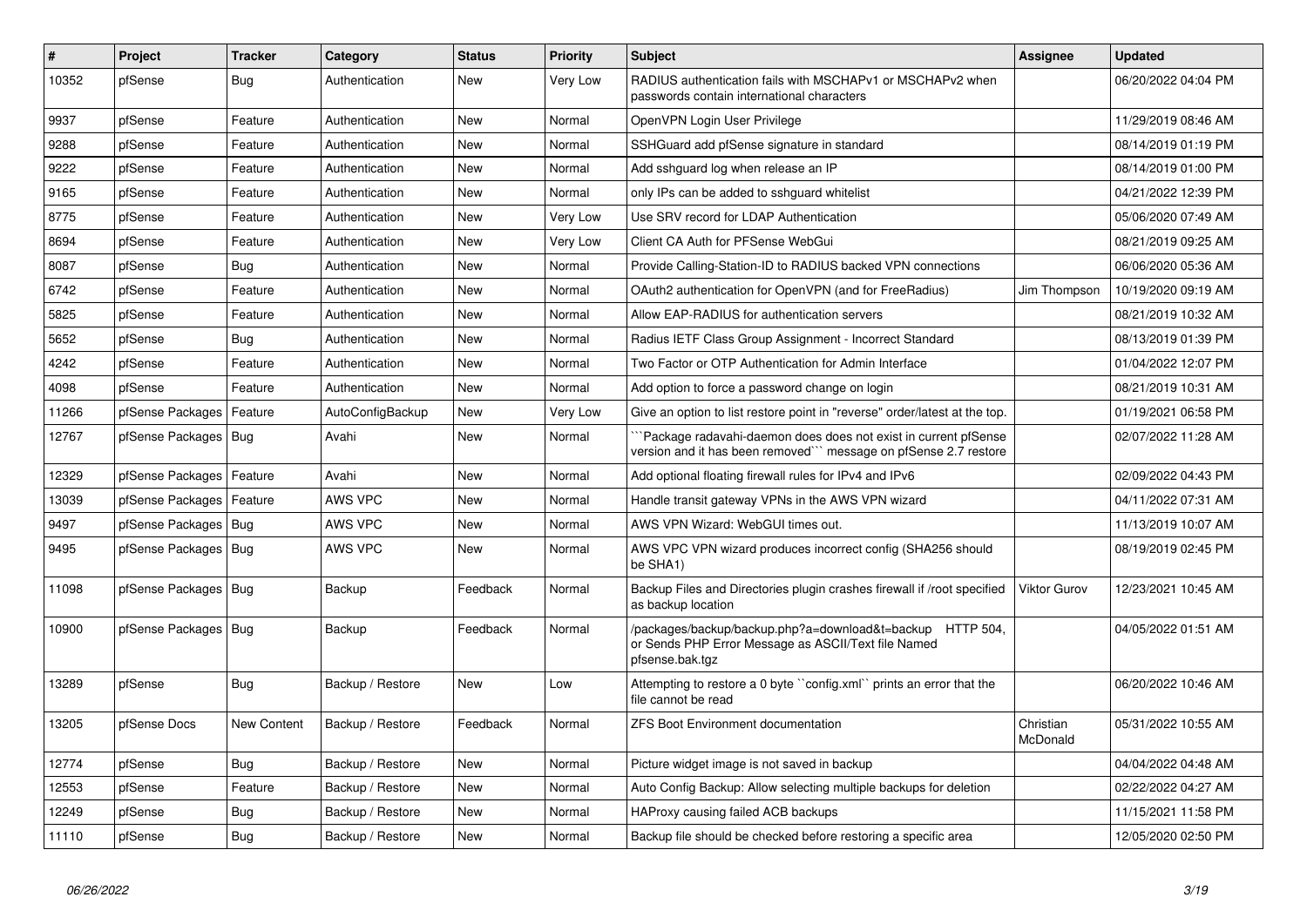| $\pmb{\#}$ | Project                       | <b>Tracker</b> | Category         | <b>Status</b> | Priority | <b>Subject</b>                                                                                           | <b>Assignee</b>     | <b>Updated</b>      |
|------------|-------------------------------|----------------|------------------|---------------|----------|----------------------------------------------------------------------------------------------------------|---------------------|---------------------|
| 9775       | pfSense                       | Feature        | Backup / Restore | New           | Normal   | AutoConfigBackup - Rolling per day/hour cap on changes, retention<br>policy                              |                     | 09/20/2019 09:19 AM |
| 8076       | pfSense                       | Bug            | Backup / Restore | New           | Normal   | User can easily apply an unusable interface configuration after<br>restore                               |                     | 08/14/2019 10:52 AM |
| 7757       | pfSense                       | <b>Bug</b>     | Backup / Restore | <b>New</b>    | Normal   | Auto Config Backup fails to upload unless Default Gateway is up                                          |                     | 08/16/2019 12:47 PM |
| 7688       | pfSense                       | Feature        | Backup / Restore | New           | Low      | AutoConfigBackup - Info Icon - username only                                                             |                     | 10/22/2017 10:46 AM |
| 6608       | pfSense                       | Feature        | Backup / Restore | New           | Low      | backup and restore dhcp                                                                                  |                     | 07/13/2016 04:09 PM |
| 4681       | pfSense                       | Feature        | Backup / Restore | <b>New</b>    | Normal   | AutoConfigBackup make a way to easily download a saved backup                                            |                     | 08/16/2019 12:46 PM |
| 3697       | pfSense                       | Feature        | Backup / Restore | New           | Normal   | New backup/restore area: Certificates                                                                    |                     | 03/11/2017 11:30 AM |
| 3696       | pfSense                       | Feature        | Backup / Restore | <b>New</b>    | Normal   | Multiple items backup/restore                                                                            |                     | 06/06/2014 02:33 PM |
| 1738       | pfSense                       | Bug            | Backup / Restore | New           | Very Low | Restore fails when username in backup is not matching                                                    |                     | 12/11/2021 07:51 PM |
| 1367       | pfSense                       | Feature        | Backup / Restore | New           | Normal   | Input validation on partial config restores                                                              |                     | 03/21/2011 01:16 AM |
| 286        | pfSense                       | Feature        | Backup / Restore | <b>New</b>    | Normal   | Backup/restore users individually                                                                        |                     | 01/09/2021 03:48 PM |
| 13114      | pfSense Packages              | Bug            | <b>BIND</b>      | Feedback      | Normal   | BIND calls rndc in rc_stop when named is not running                                                     | <b>Stuart Wyatt</b> | 05/04/2022 12:41 PM |
| 13002      | pfSense Packages   Regression |                | <b>BIND</b>      | Feedback      | Normal   | BIND 9.16_13 could not find existing DNSSEC keys at<br>/cf/named/etc/namedb/keys due to directory change | <b>Viktor Gurov</b> | 03/31/2022 12:14 PM |
| 12869      | pfSense Packages   Bug        |                | <b>BIND</b>      | Feedback      | Normal   | Bind DNS Package AAAA filtering Broken on new ZFS Installs                                               | Viktor Gurov        | 03/09/2022 12:38 PM |
| 11634      | pfSense Packages   Regression |                | <b>BIND</b>      | New           | Normal   | bind hangs when pfsense is reconnecting as an openypn client to a<br>TUN openvpn server                  |                     | 03/14/2021 07:23 AM |
| 11563      | pfSense Packages   Bug        |                | <b>BIND</b>      | <b>New</b>    | High     | BIND GUI writes TXT records > 255 characters                                                             |                     | 02/27/2021 07:11 AM |
| 11343      | pfSense Packages              | Bug            | <b>BIND</b>      | Feedback      | Low      | Invalid link to pfSense-pkg-bind changelog                                                               | Viktor Gurov        | 04/05/2022 08:12 AM |
| 11074      | pfSense Packages   Bug        |                | <b>BIND</b>      | New           | Low      | bind Zone Settings Zones, Save button opens "Confirmation<br>required to save changes"                   |                     | 11/16/2020 11:08 AM |
| 10760      | pfSense Packages   Bug        |                | <b>BIND</b>      | New           | High     | pfSense BIND 9.14.12 server terminates due to assertion failure                                          |                     | 07/11/2020 04:53 PM |
| 10693      | pfSense Packages   Bug        |                | <b>BIND</b>      | New           | Normal   | pfSense Bind Zone Editor UI does not update zone serial number<br>when a change is made                  |                     | 09/01/2021 12:51 AM |
| 10445      | pfSense Packages   Bug        |                | <b>BIND</b>      | Feedback      | Normal   | BIND crashed when added RPZ. rpz is not a master or slave zone.                                          |                     | 04/21/2022 12:40 PM |
| 10330      | pfSense Packages   Bug        |                | <b>BIND</b>      | Feedback      | Normal   | BIND zone configuration displays wrong DS resource record with<br>inline DNSSEC signing enabled          |                     | 04/21/2022 12:40 PM |
| 9916       | pfSense Packages   Feature    |                | BIND             | Feedback      | Normal   | Check allow-transfer in custom option when the zone is slave                                             |                     | 04/21/2022 12:40 PM |
| 8199       | pfSense Packages   Feature    |                | <b>BIND</b>      | New           | Normal   | Support reordering and/or sort alphabetically across BIND package                                        |                     | 12/12/2017 02:05 AM |
| 8197       | pfSense Packages   Bug        |                | <b>BIND</b>      | New           | Normal   | BIND UI fails to properly update zone with inline DNSSEC signing<br>enabled                              |                     | 02/18/2019 05:23 PM |
| 8146       | pfSense Packages              | Feature        | <b>BIND</b>      | New           | Normal   | Zone Domain Records more powerfull for BIND Zones                                                        |                     | 08/13/2019 09:39 AM |
| 12782      | pfSense                       | Todo           | Build / Release  | New           | Normal   | Disable compatibility flag                                                                               | <b>Brad Davis</b>   | 05/17/2022 02:33 PM |
| 4472       | pfSense                       | Feature        | Build / Release  | New           | Normal   | Cryptographically sign every (sub-)release                                                               |                     | 08/13/2019 12:53 PM |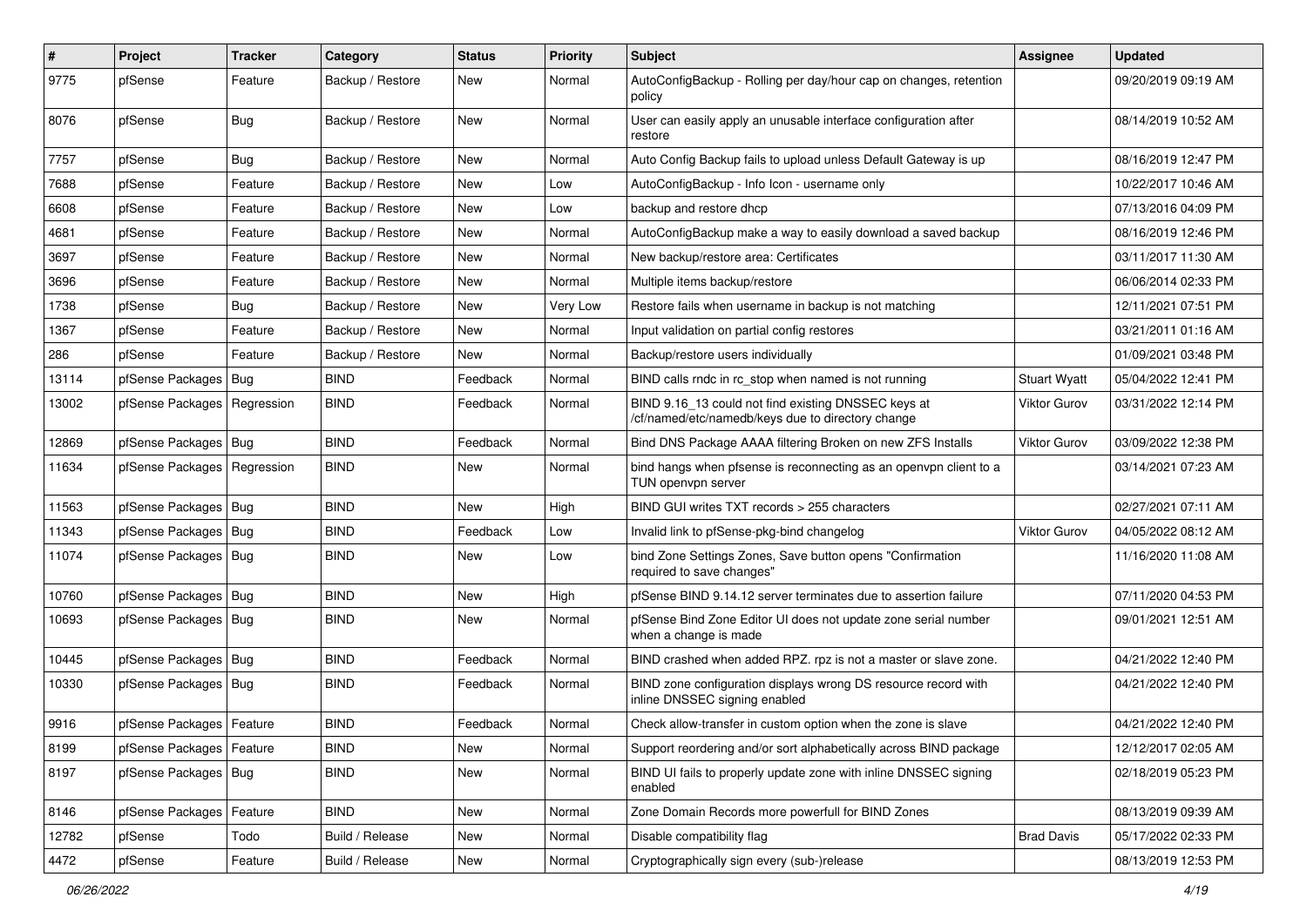| #     | Project      | <b>Tracker</b> | Category       | <b>Status</b>                 | <b>Priority</b> | <b>Subject</b>                                                                                                          | Assignee          | <b>Updated</b>      |
|-------|--------------|----------------|----------------|-------------------------------|-----------------|-------------------------------------------------------------------------------------------------------------------------|-------------------|---------------------|
| 13290 | pfSense      | Regression     | Captive Portal | Feedback                      | Normal          | My PfSense version 2.7 is returning the error "dummynet bad switch<br>21" every time I activate my Captive Portals (7). |                   | 06/20/2022 06:01 PM |
| 13272 | pfSense      | Bug            | Captive Portal | <b>Pull Request</b><br>Review | Very Low        | Voucher CSV output has leading space before voucher code                                                                | Jim Pingle        | 06/13/2022 10:27 AM |
| 13229 | pfSense Docs | Todo           | Captive Portal | Feedback                      | Normal          | Update documentation for IPFW to PF transition for Limiters and<br>Captive Portal                                       | Jim Pingle        | 05/27/2022 03:04 PM |
| 13226 | pfSense      | Bug            | Captive Portal | Confirmed                     | Normal          | Captive Portal doesn't disconnect established OpenVPN link                                                              | Reid<br>Linnemann | 05/30/2022 10:38 AM |
| 13220 | pfSense      | Feature        | Captive Portal | New                           | Very Low        | Voucher per-roll bandwidth restrictions and traffic quotas                                                              |                   | 05/26/2022 08:16 AM |
| 13219 | pfSense      | Feature        | Captive Portal | <b>New</b>                    | Very Low        | Enable/Disable single voucher roll                                                                                      |                   | 05/26/2022 08:14 AM |
| 13215 | pfSense      | <b>Bug</b>     | Captive Portal | Assigned                      | Normal          | Allowed MAC/IP/Hostname traffic counts for authorized users                                                             | Reid<br>Linnemann | 05/31/2022 05:31 PM |
| 12730 | pfSense      | <b>Bug</b>     | Captive Portal | <b>New</b>                    | Normal          | RADIUS accounting does not work if WAN is down                                                                          |                   | 01/26/2022 05:13 AM |
| 12648 | pfSense      | <b>Bug</b>     | Captive Portal | New                           | Normal          | Undocumented variables 'listenporthttp' and 'listenporthttps'                                                           |                   | 12/28/2021 10:44 AM |
| 12467 | pfSense      | Bug            | Captive Portal | <b>New</b>                    | Normal          | CP error on client disconnect after reboot                                                                              |                   | 10/17/2021 05:35 AM |
| 12357 | pfSense      | Bug            | Captive Portal | <b>New</b>                    | Normal          | Captive Portal popup Logout button loads full login page in popup<br>when clicked                                       |                   | 10/27/2021 12:10 PM |
| 11379 | pfSense      | Feature        | Captive Portal | <b>New</b>                    | Normal          | <b>Template Roll Printer</b>                                                                                            |                   | 02/07/2021 05:26 AM |
| 11189 | pfSense      | Feature        | Captive Portal | <b>New</b>                    | Normal          | Captive Portal - Tarpit option                                                                                          |                   | 12/23/2020 06:44 PM |
| 9970  | pfSense      | Feature        | Captive Portal | <b>New</b>                    | Low             | Captive Portal and SAML2 Integration                                                                                    | Mauro Braggio     | 10/12/2020 07:39 AM |
| 9627  | pfSense      | Feature        | Captive Portal | <b>New</b>                    | Normal          | Captive Portal only shows authenticated users                                                                           |                   | 08/14/2019 02:48 PM |
| 7971  | pfSense      | Feature        | Captive Portal | <b>New</b>                    | Normal          | Allow import, export and synchronization of MACs under Captive<br>Portal service                                        |                   | 10/19/2017 04:56 AM |
| 7553  | pfSense      | Bug            | Captive Portal | Confirmed                     | Very Low        | Captive portal on a parent interface blocks traffic on VLAN interfaces<br>too                                           |                   | 08/19/2018 03:15 PM |
| 6956  | pfSense      | Feature        | Captive Portal | <b>New</b>                    | Normal          | Allow more control over concurrent logins                                                                               |                   | 11/23/2016 12:01 PM |
| 5658  | pfSense      | Bug            | Captive Portal | Confirmed                     | Low             | Files with the same name cannot be uploaded to multiple captive<br>portal zones                                         |                   | 12/18/2015 07:19 PM |
| 4724  | pfSense      | Feature        | Captive Portal | <b>New</b>                    | Low             | Captive Portal Status Add Client Hostname                                                                               |                   | 05/22/2015 08:38 AM |
| 3377  | pfSense      | Feature        | Captive Portal | <b>New</b>                    | Normal          | OAuth2 authentication in captive portal                                                                                 | Jim Thompson      | 10/19/2020 09:13 AM |
| 3053  | pfSense      | Feature        | Captive Portal | <b>New</b>                    | Normal          | Automatically add DHCP static addresses to CP passthru-mac                                                              |                   | 06/21/2013 11:54 AM |
| 2963  | pfSense      | Feature        | Captive Portal | <b>New</b>                    | Normal          | Captive Portal MAC authentication request                                                                               |                   | 08/22/2017 09:09 PM |
| 2573  | pfSense      | Feature        | Captive Portal | <b>New</b>                    | Normal          | Captive Portal support of RADIUS POD (Packet of Disconnect)                                                             |                   | 10/17/2016 03:14 AM |
| 2545  | pfSense      | Feature        | Captive Portal | <b>New</b>                    | Low             | CaptivePortal: Custom "Re-authenticate every x minutes"                                                                 |                   | 07/08/2012 05:21 PM |
| 2025  | pfSense      | Feature        | Captive Portal | <b>New</b>                    | Normal          | Captive Portal: Easy accessible Logout page instead of Logout<br>pop-up window                                          |                   | 02/06/2016 04:59 AM |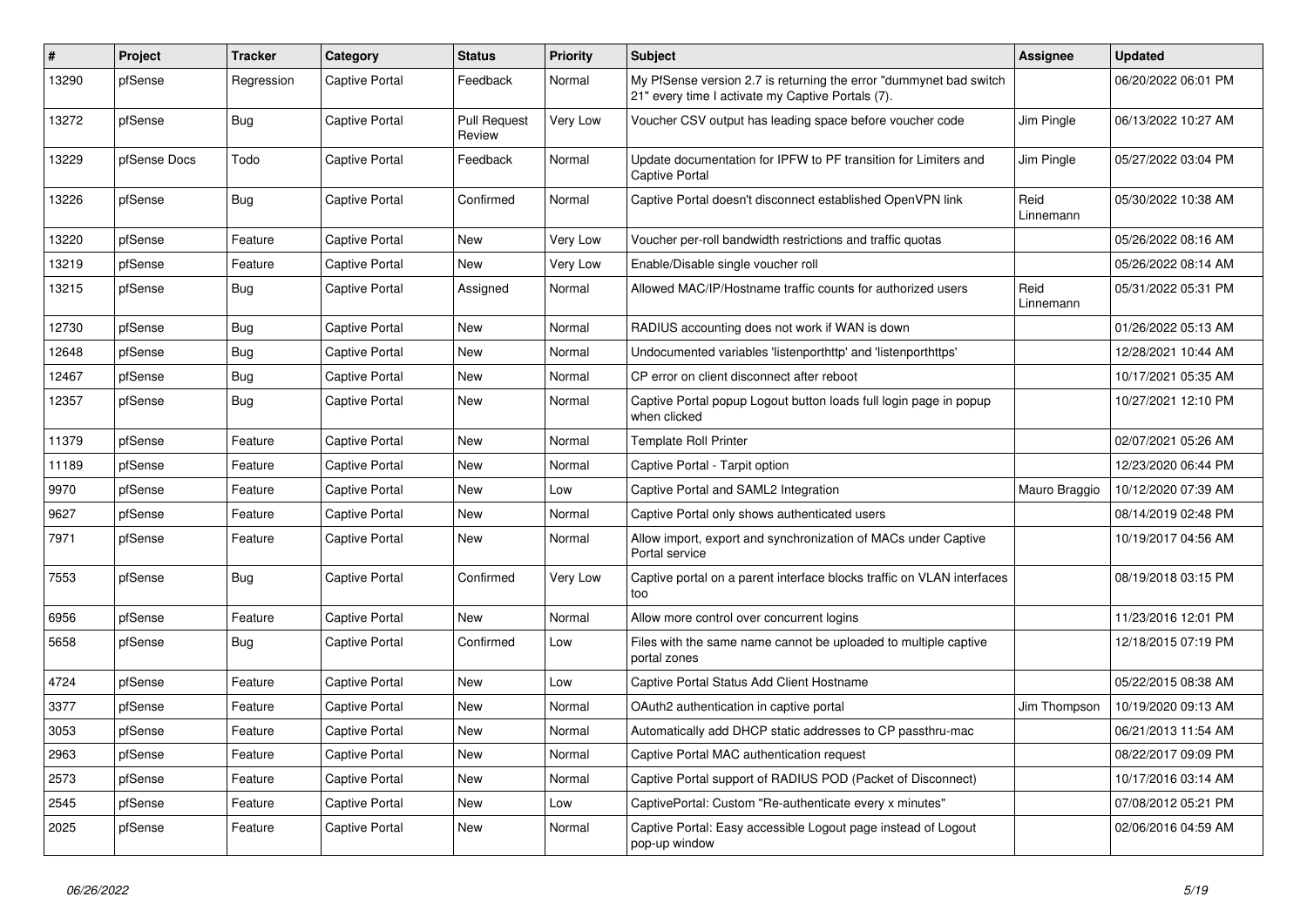| $\vert$ # | Project          | <b>Tracker</b> | Category              | <b>Status</b>                 | <b>Priority</b> | <b>Subject</b>                                                                                          | <b>Assignee</b>      | <b>Updated</b>      |
|-----------|------------------|----------------|-----------------------|-------------------------------|-----------------|---------------------------------------------------------------------------------------------------------|----------------------|---------------------|
| 1924      | pfSense          | Feature        | Captive Portal        | <b>New</b>                    | Normal          | Ability of CP's allowed IP addresses to use aliases                                                     |                      | 07/26/2018 04:28 AM |
| 1831      | pfSense          | Feature        | <b>Captive Portal</b> | <b>New</b>                    | Normal          | Captive portal IPv6 support                                                                             | Reid<br>Linnemann    | 05/25/2022 07:57 AM |
| 1675      | pfSense          | Bug            | Captive Portal        | New                           | Normal          | Captive portal logout problems with pop-up blockers.                                                    | <b>Jared Dillard</b> | 03/28/2016 01:37 PM |
| 385       | pfSense          | Feature        | Captive Portal        | <b>New</b>                    | Normal          | Reverse captive portal                                                                                  |                      | 08/13/2019 12:23 PM |
| 13110     | pfSense          | Bug            | CARP                  | <b>New</b>                    | Very Low        | changing CARP VIP address does not update outbound NAT<br>interface IP                                  |                      | 05/03/2022 02:52 PM |
| 8567      | pfSense          | <b>Bug</b>     | CARP                  | <b>New</b>                    | Normal          | Using IPv6 VIP alias for services may affect CARP IPv6 VIP work                                         |                      | 06/12/2018 01:26 PM |
| 8566      | pfSense          | <b>Bug</b>     | CARP                  | <b>New</b>                    | Normal          | Wrong IPv6 source in NS request in case using of IPv6 alias                                             |                      | 06/12/2018 01:26 PM |
| 8100      | pfSense          | Bug            | CARP                  | New                           | Normal          | pfsync Initially Deletes States on Primary for Connections<br>Established through Secondary             | Luiz Souza           | 02/08/2022 12:59 PM |
| 7648      | pfSense          | <b>Bug</b>     | CARP                  | <b>New</b>                    | Very Low        | SPAN ports on an interface renders CARP HA inoperative                                                  |                      | 06/14/2017 09:19 PM |
| 5849      | pfSense          | Bug            | CARP                  | New                           | Normal          | Routing fail on CARP IPsec                                                                              |                      | 12/18/2021 04:41 PM |
| 4845      | pfSense          | <b>Bug</b>     | CARP                  | Confirmed                     | High            | CARP preemption doesn't switch to backup where connectivity<br>between systems is lost but not NIC link |                      | 07/28/2015 07:55 AM |
| 2218      | pfSense          | Feature        | CARP                  | <b>New</b>                    | Normal          | Ability to delay CARP master status at boot time                                                        |                      | 03/03/2021 11:57 AM |
| 2099      | pfSense          | Todo           | CARP                  | <b>New</b>                    | Normal          | Remove "queue" from CARP traffic                                                                        |                      | 01/19/2012 10:59 AM |
| 13063     | pfSense Packages | Feature        | Cellular              | <b>Pull Request</b><br>Review | Normal          | Cellular package shall support more modems and NMEA port                                                |                      | 05/06/2022 02:38 PM |
| 10796     | pfSense Packages | Feature        | Cellular              | Feedback                      | Normal          | Huawei ME909u-521 support                                                                               |                      | 04/21/2022 12:40 PM |
| 12894     | pfSense Plus     | <b>Bug</b>     | Certificates          | <b>New</b>                    | Low             | duplicating freshly created certificates through refreshing                                             |                      | 03/03/2022 02:35 PM |
| 12737     | pfSense          | <b>Bug</b>     | Certificates          | New                           | Normal          | CApath is not defined by default in curl                                                                |                      | 05/17/2022 02:30 PM |
| 11203     | pfSense          | <b>Bug</b>     | Certificates          | <b>New</b>                    | Normal          | certificate manager very slow                                                                           |                      | 12/31/2020 11:57 AM |
| 10258     | pfSense          | Feature        | Certificates          | <b>New</b>                    | Very Low        | allow to sign CA                                                                                        |                      | 02/20/2020 04:20 AM |
| 9889      | pfSense          | Bug            | Certificates          | <b>New</b>                    | Very Low        | CRL check for Intermediate CA CRLs fails                                                                | Jim Pingle           | 11/08/2019 11:03 AM |
| 7289      | pfSense          | <b>Bug</b>     | Certificates          | New                           | Low             | Generating 4096bit Certificate                                                                          |                      | 08/14/2019 09:56 AM |
| 2276      | pfSense          | Feature        | Certificates          | <b>New</b>                    | Normal          | Remote CRL fetch support                                                                                |                      | 02/06/2016 04:14 AM |
| 1268      | pfSense          | Feature        | Certificates          | <b>New</b>                    | Normal          | Allow mass renewing of certs                                                                            |                      | 11/01/2019 03:17 PM |
| 1257      | pfSense          | Feature        | Certificates          | <b>Pull Request</b><br>Review | Normal          | Handle encypted CA/Certificate private keys                                                             |                      | 10/12/2020 07:12 AM |
| 13291     | pfSense Docs     | Todo           | Configuration         | <b>New</b>                    | Low             | Notification documentation                                                                              |                      | 06/21/2022 10:22 AM |
| 12402     | pfSense Docs     | Todo           | Configuration         | New                           | Normal          | Feedback on Configuration - Advanced Configuration Options -<br><b>Notifications</b>                    |                      | 09/24/2021 12:46 AM |
| 12098     | pfSense Docs     | Correction     | Configuration         | <b>New</b>                    | Normal          | Feedback on pfSense Configuration Recipes - Accessing a<br>CPE/Modem from Inside the Firewall           |                      | 07/02/2021 02:30 AM |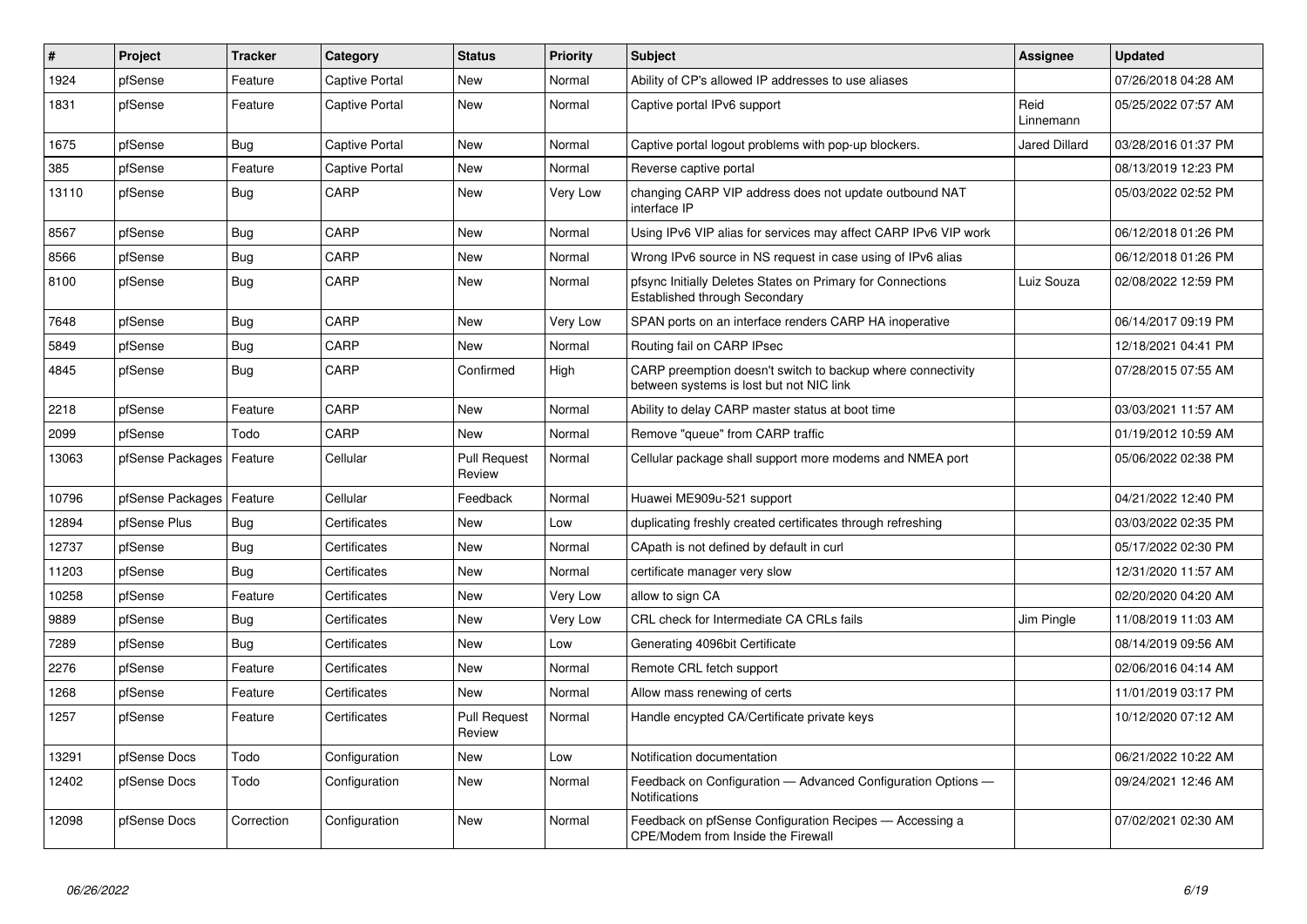| #     | Project          | <b>Tracker</b> | Category                        | <b>Status</b>                 | <b>Priority</b> | Subject                                                                                                               | Assignee              | <b>Updated</b>      |
|-------|------------------|----------------|---------------------------------|-------------------------------|-----------------|-----------------------------------------------------------------------------------------------------------------------|-----------------------|---------------------|
| 13288 | pfSense          | <b>Bug</b>     | Configuration<br>Backend        | <b>New</b>                    | Normal          | Encode FreeRADIUS Custom Options                                                                                      |                       | 06/20/2022 10:36 AM |
| 13287 | pfSense          | Feature        | Configuration<br><b>Backend</b> | <b>New</b>                    | Normal          | Encode OpenVPN Custom Options                                                                                         |                       | 06/20/2022 10:33 AM |
| 12483 | pfSense          | <b>Bug</b>     | Configuration<br><b>Backend</b> | <b>New</b>                    | Normal          | GUI creates inconsistent config.xml                                                                                   |                       | 10/23/2021 06:48 AM |
| 10833 | pfSense          | <b>Bug</b>     | Configuration<br>Backend        | <b>New</b>                    | Normal          | unbound exits on configuration error when link status flaps on LAN<br>interface                                       |                       | 08/13/2020 11:53 PM |
| 6398  | pfSense          | Bug            | Configuration<br>Backend        | <b>New</b>                    | Normal          | If config cannot be loaded due to corruption or bug, it isn't handled<br>gracefully (just stops)                      |                       | 08/13/2019 01:23 PM |
| 5902  | pfSense          | Todo           | Configuration<br>Backend        | <b>New</b>                    | Normal          | Use a common place for default values                                                                                 |                       | 08/13/2019 12:53 PM |
| 3895  | pfSense          | Feature        | Configuration<br>Backend        | <b>New</b>                    | Normal          | Timeout for "Apply change"                                                                                            |                       | 01/25/2021 08:07 AM |
| 13268 | pfSense          | Todo           | Console Menu                    | Ready To Test                 | Normal          | columns don't align nicely in console with medium-long interface<br>names                                             |                       | 06/12/2022 10:32 PM |
| 13258 | pfSense          | Bug            | Console Menu                    | <b>Pull Request</b><br>Review | Low             | secret menu option 100                                                                                                | Jim Pingle            | 06/12/2022 01:44 PM |
| 13249 | pfSense          | <b>Bug</b>     | Console Menu                    | <b>New</b>                    | Normal          | Running playback comands multiple times results in PHP error                                                          |                       | 06/06/2022 07:02 AM |
| 7747  | pfSense          | Feature        | Console Menu                    | <b>New</b>                    | Normal          | Minor UI Tweak: Make hitting enter on the console (esp via SSH)<br>should not log you out, but simply redraw the menu |                       | 08/01/2017 04:03 PM |
| 6469  | pfSense          | Feature        | Console Menu                    | <b>New</b>                    | Normal          | Improve help + self documentation in console PHP shell                                                                |                       | 08/13/2019 01:23 PM |
| 2693  | pfSense          | Feature        | Console Menu                    | <b>New</b>                    | Normal          | Allow mapping mapping non-physical interfaces via console                                                             | <b>Mathieu Simon</b>  | 11/27/2012 03:00 PM |
| 11970 | pfSense Packages | Bug            | Coreboot                        | <b>New</b>                    | Normal          | Netgate Firmware Upgrade Doesn't Work on XG-2758                                                                      |                       | 04/21/2022 12:39 PM |
| 13074 | pfSense Plus     | <b>Bug</b>     | Cryptographic<br>Modules        | <b>New</b>                    | Normal          | AES-GCM with SafeXcel on Netgate 2100 causes MBUF overload                                                            |                       | 06/12/2022 11:14 AM |
| 12658 | pfSense Packages | Feature        | darkstat                        | <b>New</b>                    | Normal          | Adding prometheus metrics to darkstat                                                                                 |                       | 05/27/2022 09:44 PM |
| 13183 | pfSense Plus     | Regression     | Dashboard                       | Feedback                      | High            | ZFS module is loaded on systems without ZFS                                                                           | Christian<br>McDonald | 05/23/2022 10:11 AM |
| 13168 | pfSense          | Feature        | Dashboard                       | <b>New</b>                    | Low             | Multiple Dashboard views for a single user                                                                            |                       | 05/16/2022 07:53 AM |
| 13165 | pfSense          | Feature        | Dashboard                       | <b>Pull Request</b><br>Review | Normal          | Feat: live update for Services dashboard widget                                                                       |                       | 05/15/2022 01:48 AM |
| 12673 | pfSense          | <b>Bug</b>     | Dashboard                       | <b>Pull Request</b><br>Review | Normal          | Firewall Logs Widget fails to update at intervals below 5 seconds.                                                    | Viktor Gurov          | 05/17/2022 02:20 PM |
| 11759 | pfSense          | Bug            | Dashboard                       | New                           | Normal          | Traffic graphs on dashboard double upload on pppoe links                                                              |                       | 12/30/2021 04:00 AM |
| 10401 | pfSense          | Feature        | Dashboard                       | New                           | Normal          | Request: ability to sort/separate stopped/running Service(s) on<br>Dashboard -> Services Status widget                |                       | 03/31/2020 04:48 PM |
| 10395 | pfSense          | Feature        | Dashboard                       | New                           | Low             | Add Dashboard System Information support for more PC Engines<br><b>APU</b> boards                                     |                       | 02/17/2022 01:02 AM |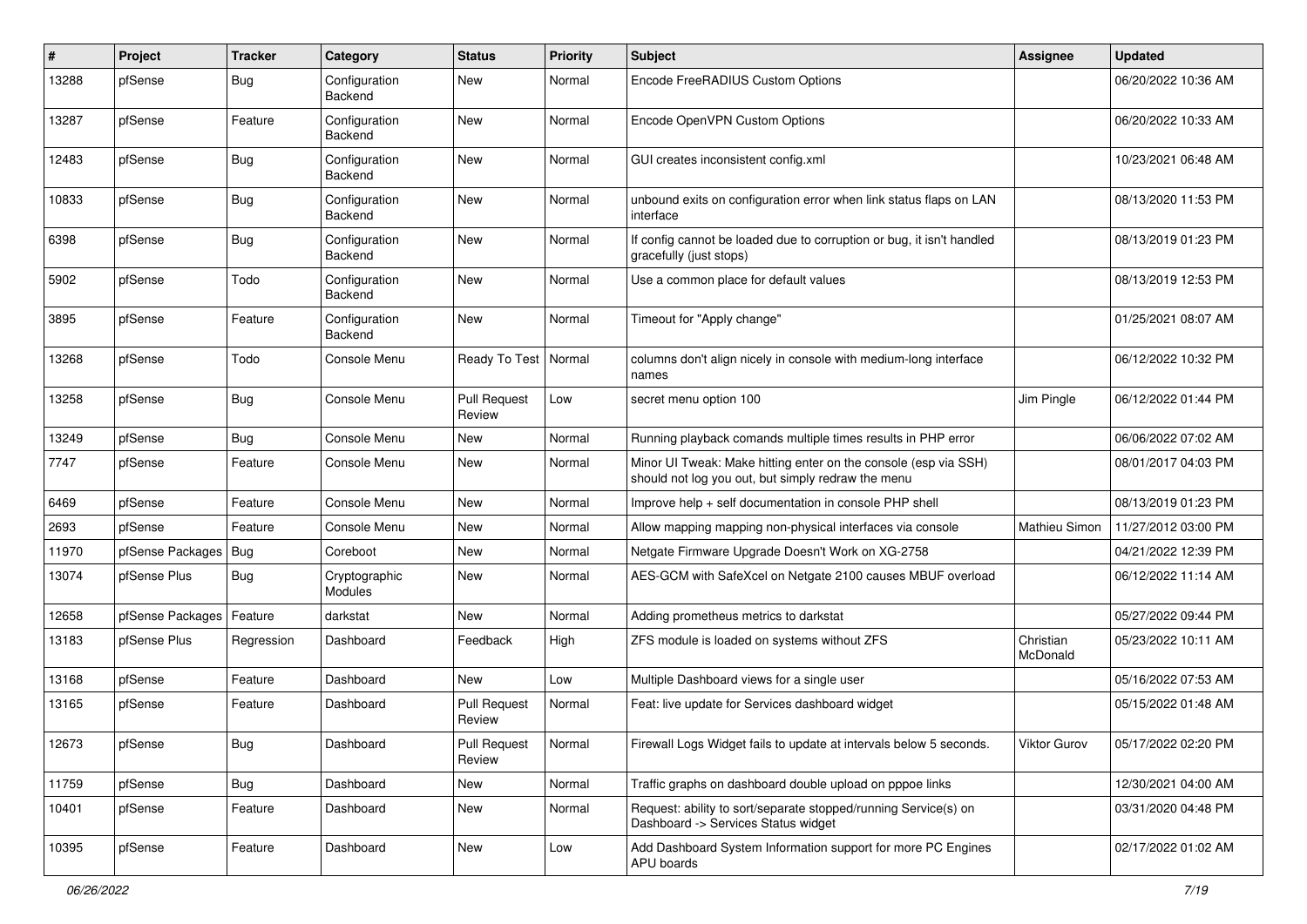| #     | Project      | <b>Tracker</b> | Category        | <b>Status</b> | <b>Priority</b> | <b>Subject</b>                                                                                   | <b>Assignee</b>      | <b>Updated</b>      |
|-------|--------------|----------------|-----------------|---------------|-----------------|--------------------------------------------------------------------------------------------------|----------------------|---------------------|
| 10280 | pfSense      | Feature        | Dashboard       | New           | Low             | <b>DHCP Leases widget</b>                                                                        |                      | 11/07/2020 09:18 PM |
| 9677  | pfSense      | <b>Bug</b>     | Dashboard       | <b>New</b>    | Normal          | Dashboard hangs when widget needs data from a remote host which<br>is down                       |                      | 08/13/2019 09:15 AM |
| 9353  | pfSense      | <b>Bug</b>     | Dashboard       | <b>New</b>    | Low             | PHPSession errors from limited access to dashboard and widgets                                   |                      | 10/06/2020 09:31 AM |
| 8458  | pfSense      | Feature        | Dashboard       | <b>New</b>    | Low             | Allow reordering of interface widget                                                             |                      | 08/14/2019 10:52 AM |
| 8157  | pfSense      | <b>Bug</b>     | Dashboard       | New           | Very Low        | Traffic Graph clutter from time to time                                                          |                      | 12/03/2017 06:40 AM |
| 7974  | pfSense      | Feature        | Dashboard       | New           | Normal          | <b>ZFS RAID Monitor Not available</b>                                                            |                      | 08/20/2019 01:34 PM |
| 7934  | pfSense      | Feature        | Dashboard       | New           | Very Low        | format support phone# for international use                                                      |                      | 10/12/2017 04:38 PM |
| 7857  | pfSense      | <b>Bug</b>     | Dashboard       | <b>New</b>    | Very Low        | Interfaces Widget U/I fails to wrap IPV6 addresses when the string is<br>too wide for the widget |                      | 08/13/2019 09:15 AM |
| 7788  | pfSense      | <b>Bug</b>     | Dashboard       | New           | Low             | Irregular updating of widgets like cpu/uptime on system widget.                                  |                      | 08/21/2019 09:03 AM |
| 7387  | pfSense      | <b>Bug</b>     | Dashboard       | New           | Low             | New Traffic Graph in dashboard resets inverted view to normal view                               | <b>Jared Dillard</b> | 12/11/2021 08:14 PM |
| 7182  | pfSense      | Feature        | Dashboard       | <b>New</b>    | Normal          | Break up System Widget on the Dashboard                                                          |                      | 08/21/2019 08:59 AM |
| 7113  | pfSense      | <b>Bug</b>     | Dashboard       | New           | Normal          | Interface name in Traffic Graphs                                                                 |                      | 12/31/2021 05:40 PM |
| 6390  | pfSense      | Todo           | Dashboard       | New           | Low             | Autoscale from Traffic Graph not correct size (big graphs)                                       |                      | 05/23/2016 01:38 PM |
| 5567  | pfSense      | Feature        | Dashboard       | New           | Low             | CARP status widget does not update in real time                                                  |                      | 08/20/2019 03:33 PM |
| 4646  | pfSense      | Feature        | Dashboard       | <b>New</b>    | Normal          | Recover valuable vertical screen real estate in dashboard                                        |                      | 04/20/2015 07:46 PM |
| 3411  | pfSense      | <b>Bug</b>     | Dashboard       | <b>New</b>    | Low             | Interfaces and statistics dashboard widgets very slow with large<br>numbers of interfaces        |                      | 01/24/2014 02:09 AM |
| 2479  | pfSense      | Feature        | Dashboard       | New           | Normal          | Allow reordering of the traffic graphs on the dashboard                                          |                      | 06/08/2012 04:13 PM |
| 7244  | pfSense      | Feature        | Developer Tools | New           | Normal          | Publish pfsense as a Vagrant Basebox                                                             |                      | 01/29/2019 04:09 AM |
| 1219  | pfSense      | Feature        | Developer Tools | New           | Low             | Ship DTRACE enabled kernels in the images                                                        |                      | 07/26/2017 03:14 AM |
| 11471 | pfSense Docs | Todo           | Development     | New           | Low             | Feedback on Development - Developing Packages                                                    | Jim Pingle           | 02/19/2021 02:52 PM |
| 11071 | pfSense Docs | New Content    | <b>DHCP</b>     | New           | Normal          | Feedback on Services - IPv6 Router Advertisements                                                | Jim Pingle           | 12/08/2020 09:25 AM |
| 8852  | pfSense Docs | Correction     | <b>DHCP</b>     | <b>New</b>    | Normal          | [feedback form] Unclear about "Client Identifier" in a static mapping                            | Jim Pingle           | 09/23/2020 02:30 PM |
| 13273 | pfSense      | <b>Bug</b>     | DHCP (IPv4)     | <b>New</b>    | Normal          | dhclient can use conflicting recorded leases                                                     |                      | 06/14/2022 11:07 AM |
| 13263 | pfSense      | <b>Bug</b>     | DHCP (IPv4)     | New           | Low             | Deleting a static DHCP entry when the related IP is not in the arp<br>table spams the log        |                      | 06/10/2022 11:18 AM |
| 13256 | pfSense      | Feature        | DHCP (IPv4)     | New           | Normal          | Better handling of duplicate IPs in static DHCP assignments                                      |                      | 06/11/2022 04:51 PM |
| 13250 | pfSense      | Todo           | DHCP (IPv4)     | New           | Very Low        | Clean up DHCP Server option language                                                             | Jim Pingle           | 06/06/2022 07:32 AM |
| 13217 | pfSense      | <b>Bug</b>     | DHCP (IPv4)     | New           | Normal          | dhclient using default pid file location which does not exist                                    | Viktor Gurov         | 05/26/2022 08:09 AM |
| 12959 | pfSense      | <b>Bug</b>     | DHCP (IPv4)     | Feedback      | Normal          | dhcplease process wrongly update host file if client-hostname is<br>empty                        |                      | 03/28/2022 10:26 AM |
| 12922 | pfSense      | Bug            | DHCP (IPv4)     | New           | Normal          | Classless static routes received on DHCP WAN can override chosen<br>default gateway              |                      | 03/28/2022 10:08 AM |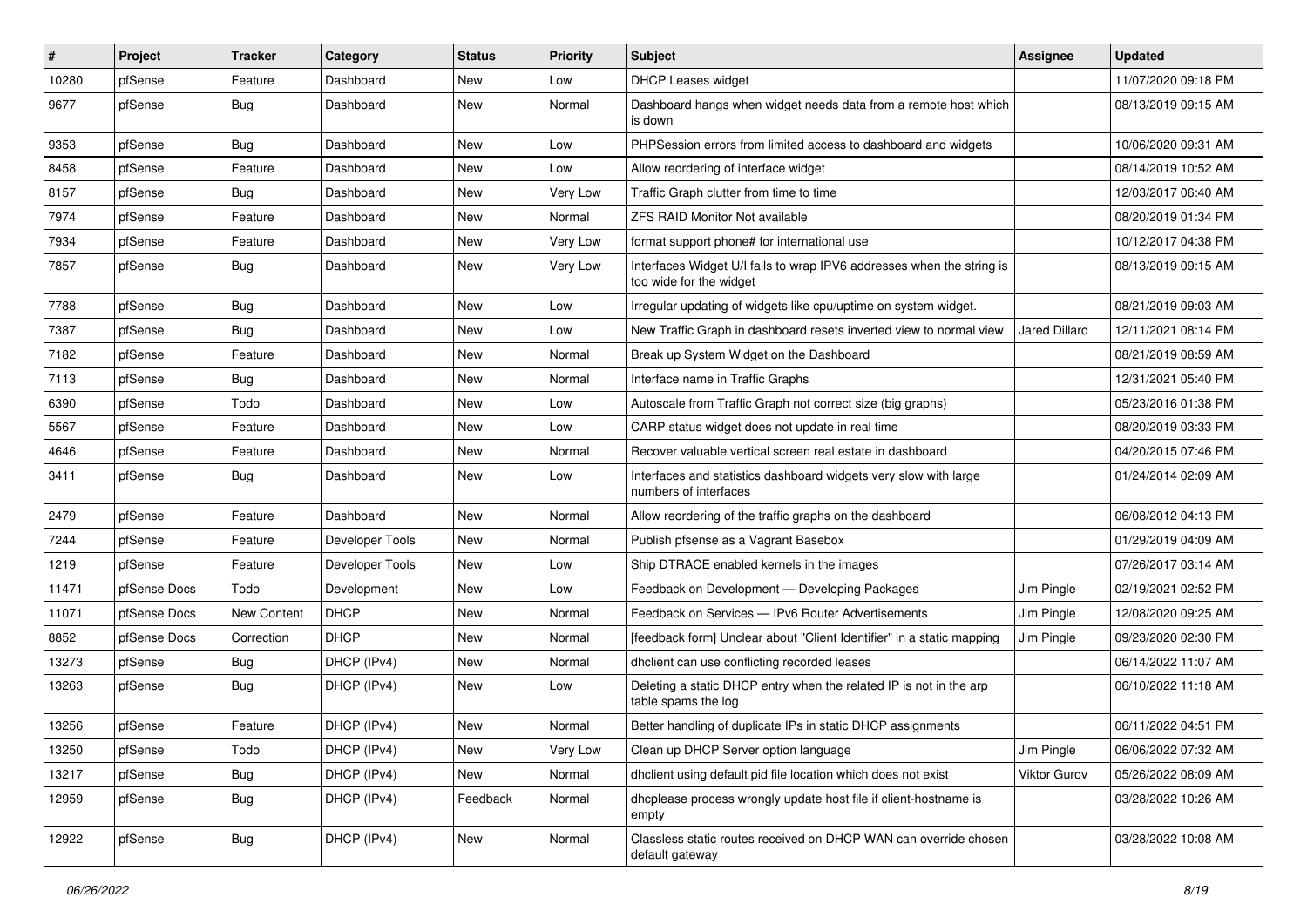| $\vert$ # | Project | <b>Tracker</b> | Category    | <b>Status</b> | <b>Priority</b> | Subject                                                                                            | <b>Assignee</b>      | <b>Updated</b>      |
|-----------|---------|----------------|-------------|---------------|-----------------|----------------------------------------------------------------------------------------------------|----------------------|---------------------|
| 12070     | pfSense | <b>Bug</b>     | DHCP (IPv4) | New           | Low             | VLAN0 for WAN DHCP                                                                                 |                      | 12/23/2021 04:31 PM |
| 12067     | pfSense | Bug            | DHCP (IPv4) | <b>New</b>    | Very Low        | <b>DHCP Monitoring Statistics Error</b>                                                            |                      | 06/21/2021 08:39 AM |
| 11927     | pfSense | Feature        | DHCP (IPv4) | Feedback      | Normal          | Allow DHCP not to serve a gateway - small fix                                                      |                      | 01/03/2022 04:17 PM |
| 11004     | pfSense | Feature        | DHCP (IPv4) | <b>New</b>    | Low             | DHCP reservations with no IP address show entries in DHCP leases                                   |                      | 10/26/2020 07:22 AM |
| 10802     | pfSense | Feature        | DHCP (IPv4) | <b>New</b>    | Very Low        | Seperator for DHCP Static Mapped leases                                                            |                      | 07/31/2020 10:30 AM |
| 10345     | pfSense | Feature        | DHCP (IPv4) | New           | Normal          | DHCP lease distinction between online and offline                                                  |                      | 03/16/2020 07:56 AM |
| 10250     | pfSense | Feature        | DHCP (IPv4) | New           | Very Low        | DHCP lease view by interface                                                                       |                      | 02/11/2020 07:47 AM |
| 9732      | pfSense | Feature        | DHCP (IPv4) | New           | Normal          | System UTC time offset in DHCP Option 2                                                            |                      | 09/06/2019 08:39 PM |
| 9343      | pfSense | Bug            | DHCP (IPv4) | New           | Normal          | diag_arp.php times out with large DHCPD leases table                                               |                      | 08/14/2019 01:19 PM |
| 9130      | pfSense | Feature        | DHCP (IPv4) | <b>New</b>    | Normal          | Request ID [#INC-16195]: DHCP - PXE Boot                                                           |                      | 09/10/2020 01:39 PM |
| 8879      | pfSense | Feature        | DHCP (IPv4) | New           | Very Low        | DHCP options ADD force options                                                                     |                      | 09/07/2018 09:14 AM |
| 8614      | pfSense | Bug            | DHCP (IPv4) | New           | Normal          | Cannot remove Additional BOOTP/DHCP Options                                                        |                      | 08/21/2019 09:15 AM |
| 8330      | pfSense | Feature        | DHCP (IPv4) | <b>New</b>    | Normal          | add options for ddns-local-address statements                                                      |                      | 04/27/2021 12:31 PM |
| 8179      | pfSense | Bug            | DHCP (IPv4) | Feedback      | Normal          | Incorrect reverse DNS zone in DHCP server config for<br>non-octet-aligned subnet mask              | Renato Botelho       | 02/09/2022 11:17 PM |
| 7441      | pfSense | Feature        | DHCP (IPv4) | <b>New</b>    | Low             | Display start/end times for Static Mapping leases on DHCP<br>Leases/DHCPv6 Leases                  |                      | 08/21/2019 10:48 AM |
| 7405      | pfSense | Feature        | DHCP (IPv4) | New           | Normal          | Ability to add dhcp host reservations from "Diagnostics -> ARP table"                              |                      | 10/12/2020 08:22 AM |
| 7172      | pfSense | Bug            | DHCP (IPv4) | New           | Normal          | Sorting by hostname in Services > DHCP Server > LAN should be<br>"natural" (alphanumeric friendly) |                      | 08/20/2019 03:47 PM |
| 6960      | pfSense | Feature        | DHCP (IPv4) | <b>New</b>    | Normal          | Consider replacing ISC DHCP server with KEA DHCP                                                   |                      | 09/24/2020 01:59 PM |
| 6615      | pfSense | Feature        | DHCP (IPv4) | New           | Normal          | new DHCP server option                                                                             |                      | 08/13/2019 01:39 PM |
| 6544      | pfSense | Feature        | DHCP (IPv4) | New           | Very Low        | RFC 3046 DHCP Option 82 support (and RFC 3315/4649/4580 for<br>IPv6                                |                      | 07/13/2020 02:14 AM |
| 6362      | pfSense | Bug            | DHCP (IPv4) | Confirmed     | Normal          | DHCP Client ID not used                                                                            |                      | 07/09/2021 06:30 AM |
| 5080      | pfSense | Feature        | DHCP (IPv4) | New           | Normal          | Settings tab under Services>DHCP Server                                                            |                      | 08/13/2019 12:53 PM |
| 4899      | pfSense | Feature        | DHCP (IPv4) | New           | Normal          | Additional BOOTP/DHCP Options should allow a force option                                          |                      | 01/02/2018 02:24 PM |
| 4451      | pfSense | <b>Bug</b>     | DHCP (IPv4) | New           | Low             | Status DHCP Leases shows double entries for static entries without<br>IP address                   | <b>Phillip Davis</b> | 05/21/2022 04:55 PM |
| 4061      | pfSense | Bug            | DHCP (IPv4) | Confirmed     | Normal          | dhcpd doesn't send client-hostname to peer, breaking DHCP lease<br>registrations w/HA              |                      | 02/24/2017 08:58 PM |
| 3771      | pfSense | <b>Bug</b>     | DHCP (IPv4) | New           | Normal          | Webinterface and dhcpdcrashes with 500+ static leases                                              |                      | 08/21/2019 09:26 AM |
| 3534      | pfSense | Feature        | DHCP (IPv4) | New           | Normal          | DDNS using arbitrary zone primary                                                                  |                      | 07/08/2014 11:40 AM |
| 3404      | pfSense | <b>Bug</b>     | DHCP (IPv4) | New           | Normal          | DHCP Server Fails to Start on Interfaces that are Slow to Come<br>Online During Boot               |                      | 02/11/2014 05:09 PM |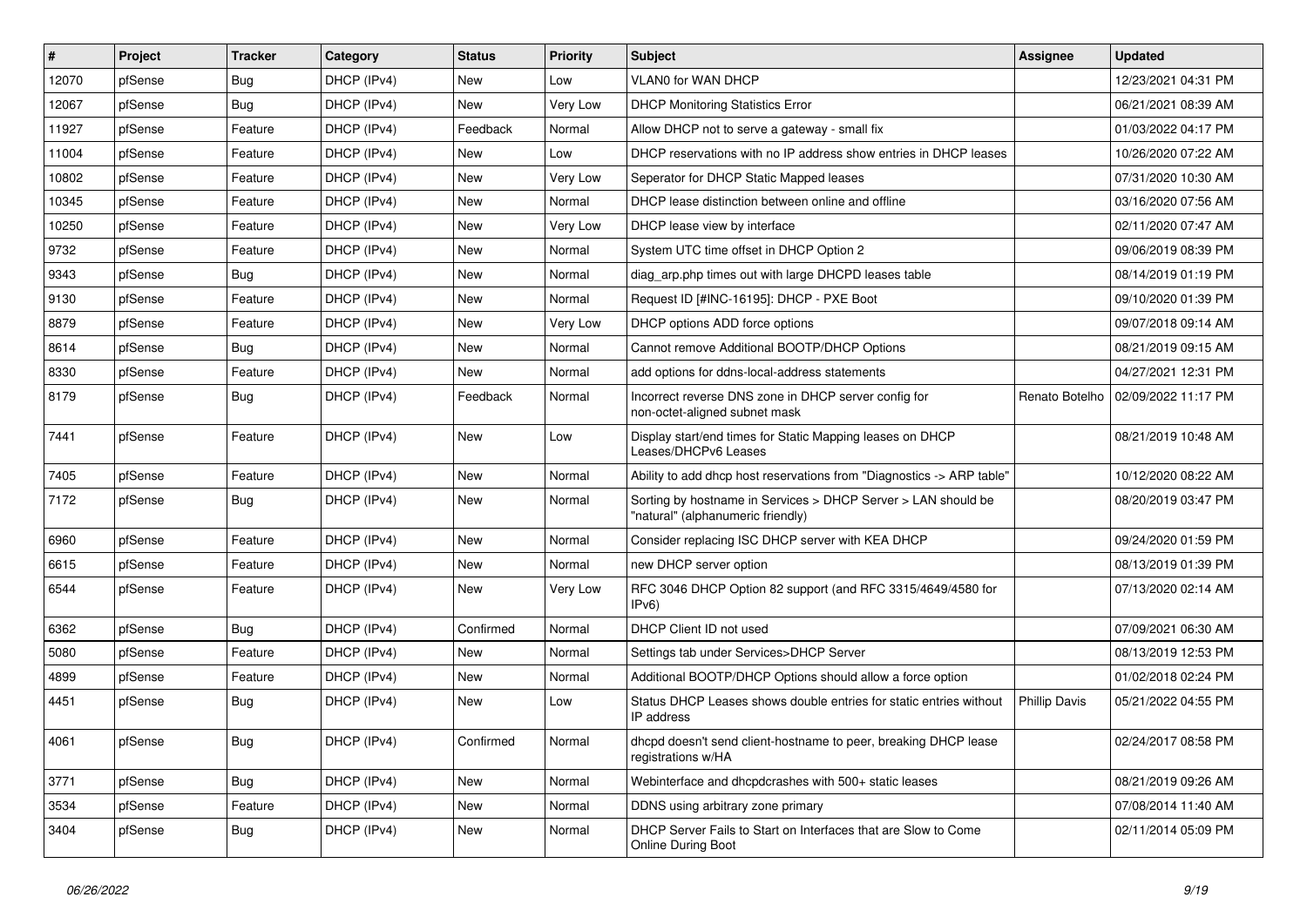| $\vert$ # | Project | <b>Tracker</b> | Category          | <b>Status</b> | <b>Priority</b> | Subject                                                                                                                            | <b>Assignee</b>    | <b>Updated</b>      |
|-----------|---------|----------------|-------------------|---------------|-----------------|------------------------------------------------------------------------------------------------------------------------------------|--------------------|---------------------|
| 2983      | pfSense | Feature        | DHCP (IPv4)       | New           | Normal          | DHCPD: Add vendor-class-identifier and MAC-OIDs                                                                                    |                    | 05/29/2020 09:24 PM |
| 2774      | pfSense | Feature        | DHCP (IPv4)       | <b>New</b>    | Normal          | Extend DHCP Pools code to allow using different subnets                                                                            |                    | 08/19/2019 10:27 AM |
| 2323      | pfSense | Feature        | DHCP (IPv4)       | New           | Low             | GUI doesn't allow to configure DHCP server to serve IP addresses<br>belonging to subnets wich are not associated with an interface |                    | 08/19/2019 10:27 AM |
| 13296     | pfSense | Feature        | DHCP (IPv6)       | <b>New</b>    | Normal          | Add support for DHCP6 OPTION_PD_EXCLUDE (RFC 6603)                                                                                 |                    | 06/24/2022 10:10 PM |
| 13253     | pfSense | Bug            | DHCP (IPv6)       | <b>New</b>    | Normal          | dhcp6c" is not restarted when applying settings when multiple<br>WANs are configured for DHCP6                                     |                    | 06/06/2022 02:58 PM |
| 13248     | pfSense | Regression     | DHCP (IPv6)       | <b>New</b>    | Normal          | IPv6 Router Advertisements runs when config.xml does not contain<br>an entry for the interface                                     |                    | 06/05/2022 07:44 PM |
| 13237     | pfSense | <b>Bug</b>     | DHCP (IPv6)       | <b>New</b>    | Normal          | dhcp6c script cannot be executed safely                                                                                            |                    | 06/01/2022 11:20 AM |
| 12947     | pfSense | <b>Bug</b>     | DHCP (IPv6)       | New           | Normal          | DHCP6 client does not take any action if the interface IPv6 address<br>changes during renewal                                      |                    | 06/19/2022 09:34 PM |
| 12823     | pfSense | Bug            | DHCP (IPv6)       | New           | Normal          | Multiple DHCP6 WAN connections PPPoE interface 'defached'<br>status                                                                |                    | 02/18/2022 05:39 AM |
| 12581     | pfSense | Regression     | DHCP (IPv6)       | <b>New</b>    | Normal          | CARP IPv6 assigned address does not get advertised to endpoints<br>with RADV                                                       |                    | 12/16/2021 02:34 PM |
| 10822     | pfSense | Bug            | DHCP (IPv6)       | <b>New</b>    | Normal          | Deprecated IPv6 prefix won't be announced as deprecated to clients                                                                 |                    | 08/10/2020 09:23 AM |
| 10714     | pfSense | Bug            | DHCP (IPv6)       | New           | Normal          | radvd only gives out the prefix of the "first" IPv6 address of an<br>interface                                                     |                    | 10/06/2020 01:03 PM |
| 9575      | pfSense | Feature        | DHCP (IPv6)       | <b>New</b>    | Very Low        | RFC 7078 - Distributing Address Selection Policy Using DHCPv6                                                                      |                    | 08/14/2019 02:39 PM |
| 9536      | pfSense | Feature        | DHCP (IPv6)       | <b>New</b>    | Normal          | Support dynamic prefix in DHCPv6 Server                                                                                            |                    | 05/25/2022 04:27 AM |
| 9136      | pfSense | <b>Bug</b>     | DHCP (IPv6)       | <b>New</b>    | High            | IPv6 Tracking Interfaces Lose IPv6 Address in Certain Cases                                                                        |                    | 04/21/2022 12:39 PM |
| 7821      | pfSense | Bug            | DHCP (IPv6)       | <b>New</b>    | Normal          | GIF does not support broadcast                                                                                                     |                    | 08/29/2017 10:50 AM |
| 7734      | pfSense | <b>Bug</b>     | DHCP (IPv6)       | <b>New</b>    | Normal          | Using opton ia pd0 does not renew prefix and prefix get dropped                                                                    |                    | 07/31/2017 03:46 AM |
| 7138      | pfSense | <b>Bug</b>     | DHCP (IPv6)       | Assigned      | Normal          | Pfsense wide dhcpv6 client doesn't recognise ifid statement                                                                        |                    | 04/21/2022 12:39 PM |
| 6873      | pfSense | Bug            | DHCP (IPv6)       | New           | Low             | radvd - Too many addresses in RDNSS section when previously<br>using DHCPv6                                                        | Dominic<br>McKeown | 06/06/2018 10:45 AM |
| 6691      | pfSense | Bug            | DHCP (IPv6)       | <b>New</b>    | Normal          | dhcp6c quits after only two tries if no response was received                                                                      |                    | 12/07/2020 04:25 PM |
| 6283      | pfSense | Feature        | DHCP (IPv6)       | <b>New</b>    | Normal          | Register DHCPv6 leases with DNS resolver                                                                                           |                    | 08/21/2019 10:48 AM |
| 6051      | pfSense | Bug            | DHCP (IPv6)       | <b>New</b>    | Normal          | DHCPv6 Client Failure for additional WAN Address causes<br>2-seconds-service-restart-loop                                          |                    | 12/03/2020 01:08 AM |
| 5950      | pfSense | Feature        | DHCP (IPv6)       | New           | Normal          | DHCPv6 Server support for PD of PD-obtained networks                                                                               |                    | 03/04/2016 03:04 AM |
| 3185      | pfSense | Feature        | DHCP (IPv6)       | New           | Normal          | Accommodate a DHCPv6 failover-like mechanism                                                                                       |                    | 11/24/2017 10:44 AM |
| 12508     | pfSense | <b>Bug</b>     | <b>DHCP Relay</b> | New           | Normal          | DHCP Relay over VPN                                                                                                                |                    | 11/06/2021 11:25 AM |
| 12120     | pfSense | Feature        | <b>DHCP Relay</b> | New           | Normal          | Permit several sets of destination DHCP servers in DHCP relay                                                                      |                    | 07/11/2021 05:41 PM |
| 11149     | pfSense | Bug            | <b>DHCP Relay</b> | New           | Normal          | DHCP relay won't start with DHCP server behind gateway                                                                             |                    | 03/22/2021 05:13 AM |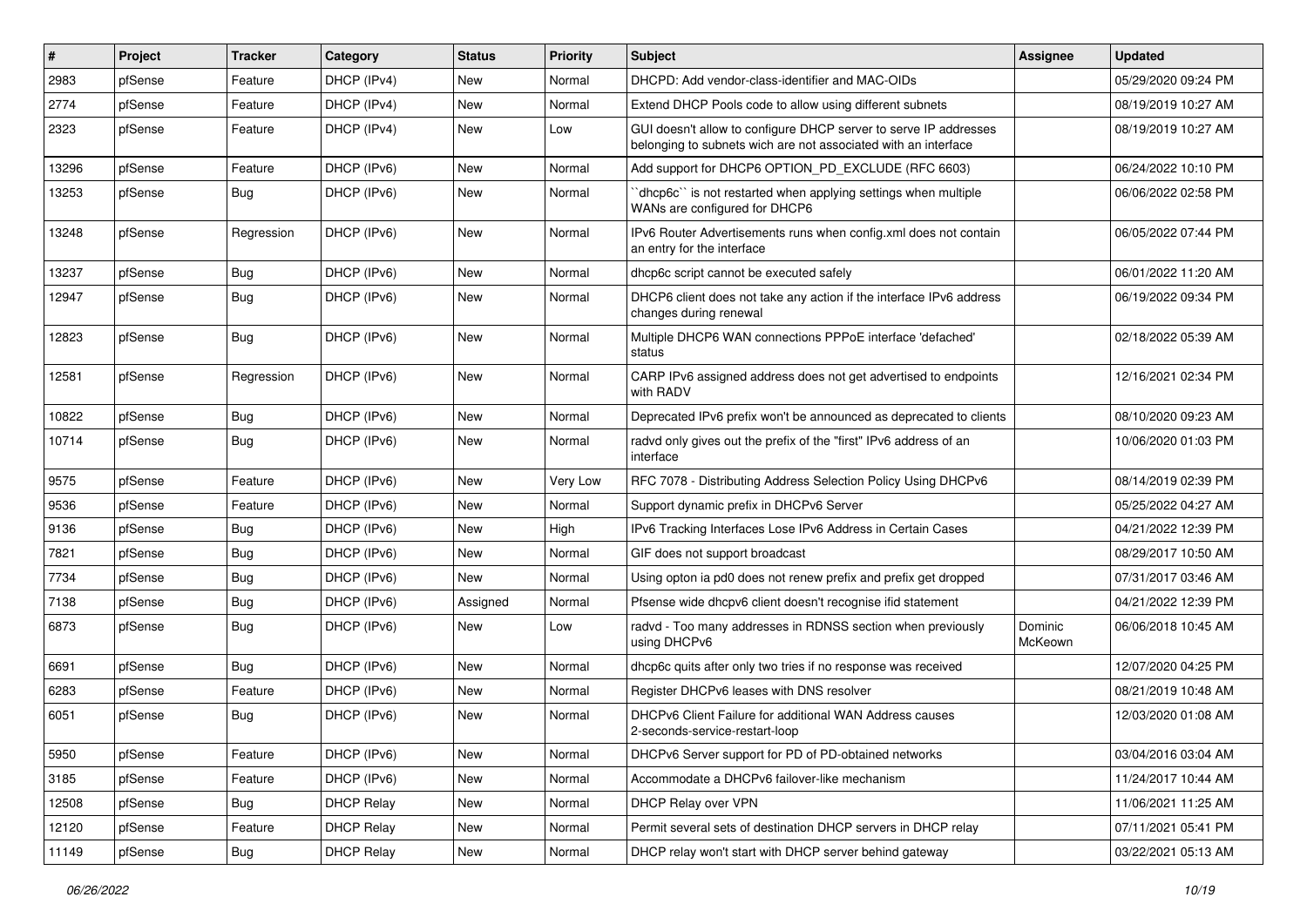| $\pmb{\#}$ | Project      | <b>Tracker</b> | Category             | <b>Status</b>                 | <b>Priority</b> | Subject                                                                                    | <b>Assignee</b> | <b>Updated</b>      |
|------------|--------------|----------------|----------------------|-------------------------------|-----------------|--------------------------------------------------------------------------------------------|-----------------|---------------------|
| 10904      | pfSense      | Feature        | <b>DHCP Relay</b>    | <b>Pull Request</b><br>Review | Normal          | Support vti interfaces in dhcrelay                                                         | Luiz Souza      | 10/12/2020 07:35 AM |
| 10715      | pfSense      | Bug            | <b>DHCP Relay</b>    | New                           | Normal          | DHCPv6 relay always uses the "first" IPv6 address of an interface                          |                 | 06/29/2020 05:01 AM |
| 9680       | pfSense      | Feature        | <b>DHCP Relay</b>    | New                           | Normal          | Seperate DHCP Server and relay per interface                                               |                 | 02/27/2020 10:47 AM |
| 4680       | pfSense      | Bug            | <b>DHCP Relay</b>    | New                           | Normal          | DHCP relay does not work with DHCP server on other end of<br>OpenVPN tunnel                |                 | 05/05/2015 06:55 PM |
| 12791      | pfSense Docs | New Content    | Diagnostics          | New                           | Normal          | Diagnostic Information for Support (pfSense)                                               |                 | 02/13/2022 08:49 PM |
| 12757      | pfSense      | Bug            | Diagnostics          | <b>Pull Request</b><br>Review | Very Low        | Clean up /etc/inc/filter.inc use of pfctl -F                                               |                 | 05/17/2022 02:18 PM |
| 12343      | pfSense      | Feature        | Diagnostics          | New                           | Low             | Real time traffic monitoring                                                               |                 | 09/06/2021 01:26 PM |
| 11856      | pfSense      | Feature        | Diagnostics          | New                           | Normal          | Replace/add Alias or DNS names for known LAN addresses in the<br>State table               |                 | 04/27/2021 08:01 AM |
| 9718       | pfSense      | Feature        | Diagnostics          | <b>New</b>                    | Low             | Make diag_states_summary table sortable                                                    |                 | 10/06/2020 09:12 AM |
| 7848       | pfSense      | <b>Bug</b>     | Diagnostics          | New                           | Low             | NDP Table Sort by Expiration Error                                                         |                 | 08/26/2019 02:56 PM |
| 7590       | pfSense      | <b>Bug</b>     | Diagnostics          | New                           | Normal          | diag edit do not save when nothing to sae (in directory browse view)                       |                 | 05/20/2017 05:04 PM |
| 7589       | pfSense      | <b>Bug</b>     | Diagnostics          | <b>New</b>                    | Normal          | diag_edit.php old print_info_box                                                           |                 | 05/20/2017 05:02 PM |
| 7459       | pfSense      | Feature        | Diagnostics          | <b>New</b>                    | Low             | "Refresh" button for Diagnostics/Tables display                                            |                 | 08/21/2019 09:27 AM |
| 7442       | pfSense      | Feature        | Diagnostics          | New                           | Low             | Suggestions for Diagnostics / ARP Table and Diagnostics / NDP<br>Table                     |                 | 08/21/2019 09:27 AM |
| 6804       | pfSense      | Feature        | Diagnostics          | <b>New</b>                    | Very Low        | Add row counter into Diagnostics -> Edit File                                              |                 | 08/20/2019 03:44 PM |
| 5556       | pfSense      | Feature        | Diagnostics          | New                           | Normal          | No error when downloading non-existing file on Diagnostics/Execute                         |                 | 08/20/2019 03:43 PM |
| 4914       | pfSense      | Feature        | Diagnostics          | New                           | Low             | Packet Capture Settings                                                                    |                 | 08/20/2019 08:51 AM |
| 4456       | pfSense      | Feature        | Diagnostics          | New                           | Normal          | Packet capture additional filtering options                                                |                 | 08/20/2019 03:30 PM |
| 3796       | pfSense      | <b>Bug</b>     | Diagnostics          | Confirmed                     | Normal          | States summary fails and is very slow with large state tables                              |                 | 12/11/2021 08:03 PM |
| 1656       | pfSense      | Feature        | Diagnostics          | <b>New</b>                    | Normal          | Teach pfctl to kill states by port number                                                  |                 | 08/21/2019 09:55 AM |
| 12883      | pfSense Docs | Todo           | <b>DNS</b>           | <b>New</b>                    | Normal          | Feedback on Services - DNS Resolver - Host Overrides                                       |                 | 02/28/2022 07:54 PM |
| 12139      | pfSense      | Feature        | <b>DNS Forwarder</b> | New                           | Normal          | Add support in for specifying a DNSMASQ configuration file                                 |                 | 07/16/2021 09:45 PM |
| 7329       | pfSense      | <b>Bug</b>     | <b>DNS Forwarder</b> | New                           | Low             | <b>DHCP Not Updating DNS</b>                                                               |                 | 01/21/2022 09:16 PM |
| 2410       | pfSense      | Feature        | <b>DNS Forwarder</b> | <b>New</b>                    | Normal          | Support name based aliasing via CNAMEs or some other<br>mechanism.                         |                 | 12/11/2012 09:56 PM |
| 13254      | pfSense      | Bug            | <b>DNS Resolver</b>  | New                           | Normal          | DNS resolver does not update "unbound.conf" file during link down<br>events                |                 | 06/08/2022 07:55 AM |
| 12612      | pfSense      | Bug            | <b>DNS Resolver</b>  | New                           | Normal          | DNS Resolver is restarted during every "rc.newwanip" event                                 |                 | 06/03/2022 07:13 AM |
| 12551      | pfSense      | Feature        | <b>DNS Resolver</b>  | New                           | Low             | Add ability to set DNS resolver search domain list                                         |                 | 12/01/2021 11:18 AM |
| 11921      | pfSense      | Feature        | <b>DNS Resolver</b>  | New                           | Very Low        | Feature Request: Compile unbound with EDNS Client Subnet (ECS)<br>module (--enable-subnet) |                 | 05/14/2021 07:29 AM |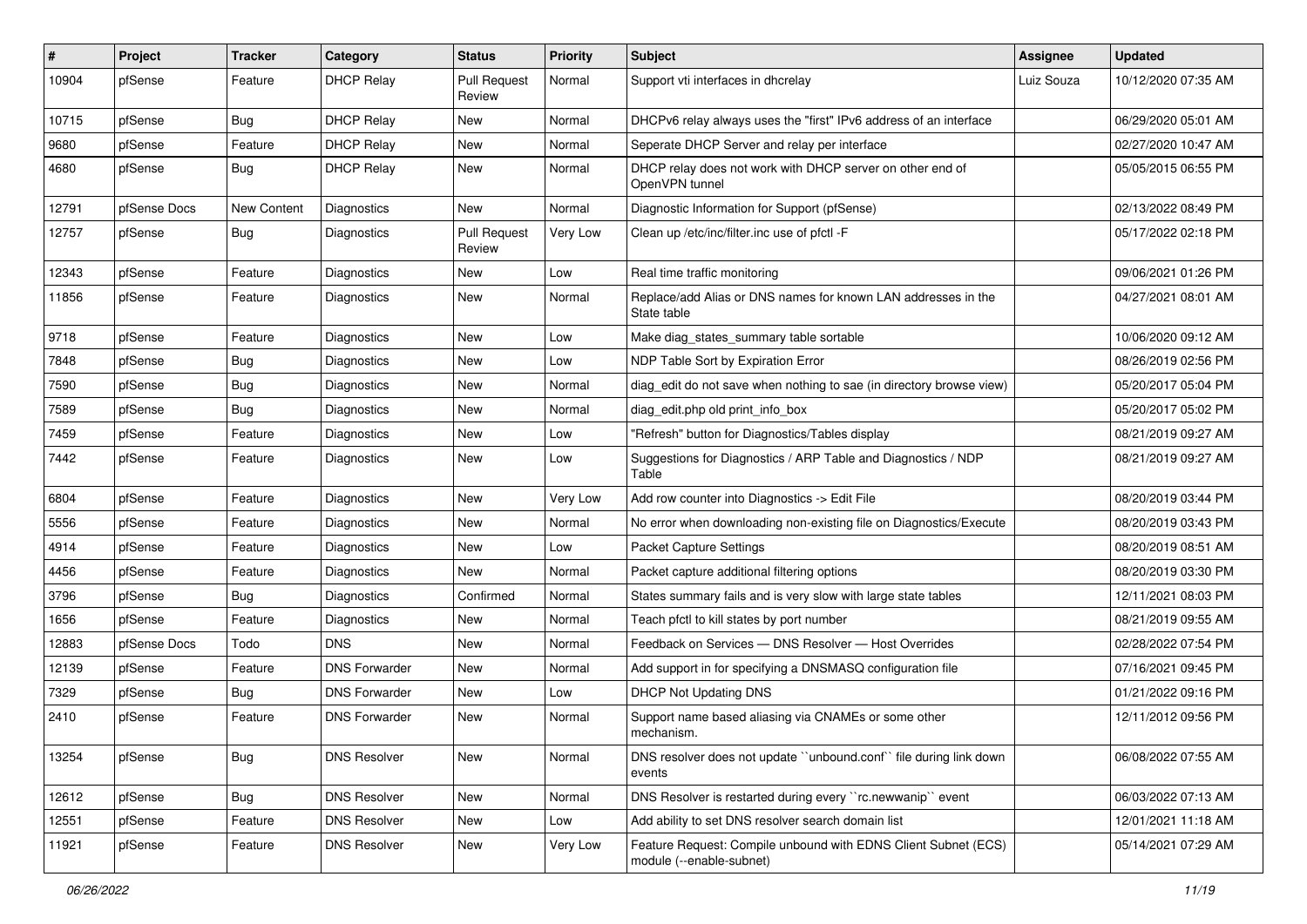| $\vert$ # | Project | <b>Tracker</b> | Category            | <b>Status</b>                 | Priority | <b>Subject</b>                                                                                                                | <b>Assignee</b>         | <b>Updated</b>      |
|-----------|---------|----------------|---------------------|-------------------------------|----------|-------------------------------------------------------------------------------------------------------------------------------|-------------------------|---------------------|
| 10624     | pfSense | Bug            | <b>DNS Resolver</b> | <b>New</b>                    | Normal   | Unbound configuration memory leak with python module $+$ register<br>DHCP leases active                                       |                         | 02/26/2021 10:27 AM |
| 10342     | pfSense | <b>Bug</b>     | <b>DNS Resolver</b> | <b>New</b>                    | Normal   | Unbound domain overrides stop resolving periodically. They only<br>resume after the service has been restarted.               |                         | 03/13/2020 10:35 AM |
| 10143     | pfSense | Bug            | <b>DNS Resolver</b> | <b>New</b>                    | Normal   | System hostname DNS entry is assigned to the wrong IP on<br>multi-wan setups                                                  |                         | 12/31/2019 02:33 PM |
| 9654      | pfSense | Bug            | <b>DNS Resolver</b> | <b>New</b>                    | Normal   | After reboot, the DNS resolver must be restarted before it will<br>advertise the ipv6 DNS address of the router.              |                         | 11/20/2020 03:12 AM |
| 9436      | pfSense | Feature        | <b>DNS Resolver</b> | <b>New</b>                    | Normal   | Unbound: enable dnstap support                                                                                                |                         | 03/27/2019 07:54 PM |
| 9037      | pfSense | Bug            | <b>DNS Resolver</b> | <b>New</b>                    | Normal   | Unbound not logging to syslog after reboot                                                                                    |                         | 10/12/2018 05:09 AM |
| 8236      | pfSense | Feature        | <b>DNS Resolver</b> | New                           | Normal   | Ability to configure "forward-first" and "forward-host" options for more<br>robust domain overrides in DNS Resolver           |                         | 12/26/2017 01:26 AM |
| 7852      | pfSense | Feature        | <b>DNS Resolver</b> | <b>New</b>                    | Normal   | Add views support to Unbound GUI                                                                                              |                         | 09/11/2017 12:26 PM |
| 7495      | pfSense | Feature        | <b>DNS Resolver</b> | <b>New</b>                    | Low      | Ability to set TTL for local for Unbound host overrides and dhcp<br>leases                                                    |                         | 03/06/2018 09:46 AM |
| 7152      | pfSense | <b>Bug</b>     | <b>DNS Resolver</b> | <b>New</b>                    | Normal   | Unbound / DNS Resolver issue if "Register DHCP static mappings in<br>the DNS Resolver" set before wildcard DNS custom options |                         | 12/18/2021 04:59 PM |
| 7096      | pfSense | Bug            | <b>DNS Resolver</b> | Feedback                      | Normal   | Unbound fails to start on boot if specific network devices are<br>configured in the "Network Interfaces"                      |                         | 11/22/2021 08:59 AM |
| 6430      | pfSense | <b>Bug</b>     | <b>DNS Resolver</b> | Confirmed                     | Low      | pfsense should sanity-check hostnames when copying from<br>dhcpd.leases to /etc/hosts                                         |                         | 08/13/2019 01:23 PM |
| 6103      | pfSense | Feature        | <b>DNS Resolver</b> | <b>New</b>                    | Normal   | DNS Resolver Outgoing Interfaces should be able to use Gateway<br>Groups                                                      |                         | 10/21/2019 08:02 AM |
| 5413      | pfSense | Bug            | <b>DNS Resolver</b> | Confirmed                     | High     | Incorrect Handling of Unbound Resolver [service restarts, cache<br>loss, DNS service interruption]                            |                         | 06/19/2022 11:11 PM |
| 4798      | pfSense | Feature        | <b>DNS Resolver</b> | <b>New</b>                    | Normal   | Make host and domain overrides available to both DNS Resolver<br>and DNS Forwarder                                            |                         | 06/29/2015 02:14 AM |
| 1819      | pfSense | Bug            | <b>DNS Resolver</b> | New                           | Normal   | DNS Resolver Not Registering DHCP Server Specified Domain<br>Name                                                             | Luiz Souza              | 04/28/2022 01:53 PM |
| 13298     | pfSense | Bug            | <b>Dynamic DNS</b>  | <b>Pull Request</b><br>Review | Normal   | Dynv6 does not check response code when updating                                                                              | Tiago Beling<br>d'Avila | 06/24/2022 07:47 AM |
| 13167     | pfSense | <b>Bug</b>     | <b>Dynamic DNS</b>  | <b>New</b>                    | Normal   | phpDynDNS: DigitalOcean ddns update fails (bad request, invalid<br>character '-' in request id)                               |                         | 06/16/2022 09:30 PM |
| 12877     | pfSense | Bug            | Dynamic DNS         | Feedback                      | Normal   | Cloudflare DynDNS fails to update more than two addresses                                                                     |                         | 05/29/2022 06:56 PM |
| 12848     | pfSense | Feature        | Dynamic DNS         | <b>New</b>                    | Normal   | Evaluation of the DynDNS "Result Match" string                                                                                |                         | 02/22/2022 02:01 AM |
| 12602     | pfSense | Feature        | Dynamic DNS         | New                           | Normal   | DHCPv6 should allow DDNS Client updates for hosts                                                                             |                         | 12/15/2021 11:00 AM |
| 12495     | pfSense | Feature        | Dynamic DNS         | <b>Pull Request</b><br>Review | Normal   | DynDNS: add deSEC IPv4&v6 simultaneos update                                                                                  | Lukas Wiest             | 11/01/2021 08:53 AM |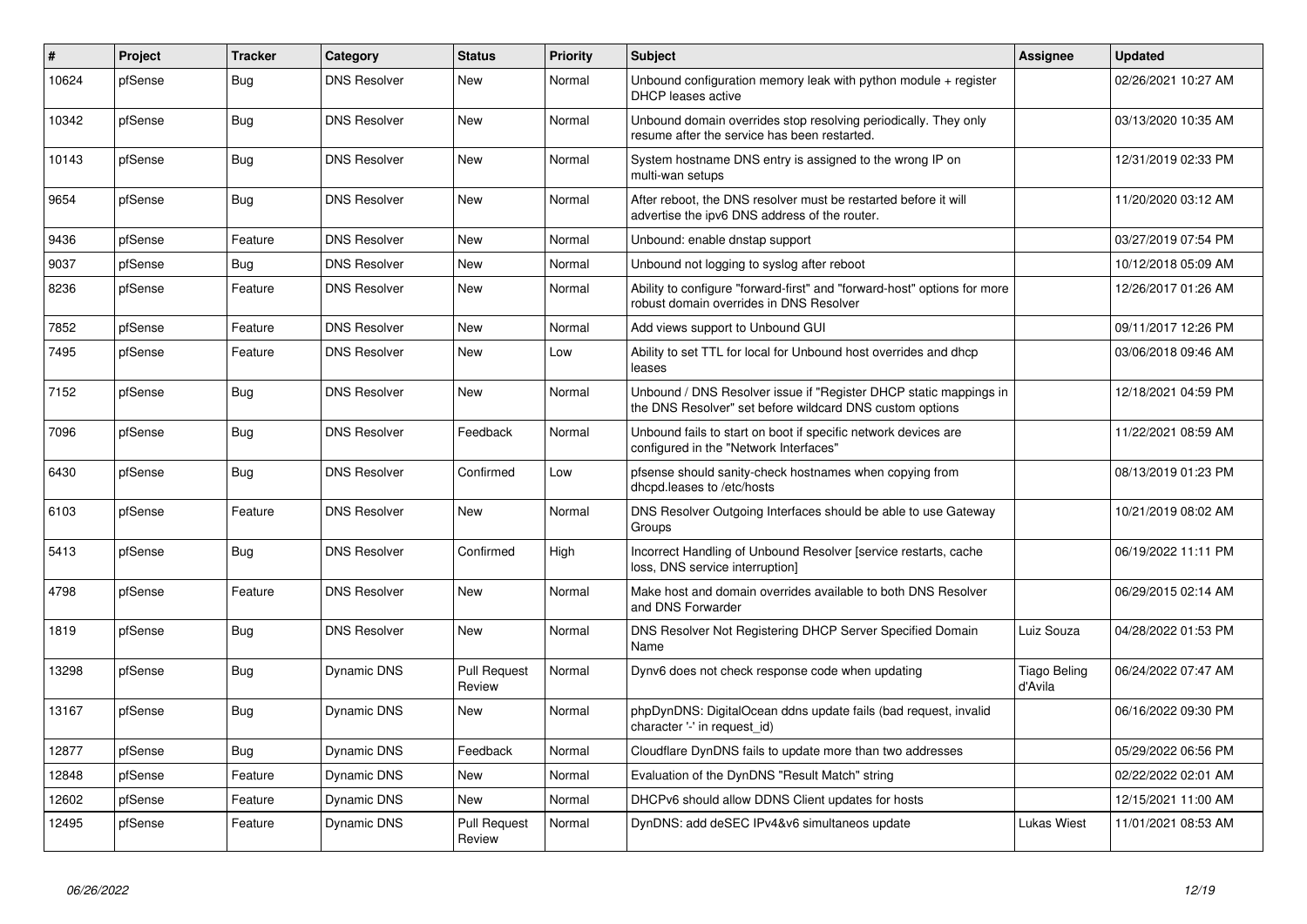| $\overline{\boldsymbol{H}}$ | Project                | <b>Tracker</b> | Category              | <b>Status</b>                 | <b>Priority</b> | <b>Subject</b>                                                                                          | Assignee            | <b>Updated</b>      |
|-----------------------------|------------------------|----------------|-----------------------|-------------------------------|-----------------|---------------------------------------------------------------------------------------------------------|---------------------|---------------------|
| 12494                       | pfSense                | Feature        | Dynamic DNS           | <b>Pull Request</b><br>Review | Normal          | DynDNS: make simultaneous update of IP and LegacyIP possible                                            | Lukas Wiest         | 11/01/2021 08:52 AM |
| 12063                       | pfSense Docs           | Todo           | <b>Dynamic DNS</b>    | New                           | Normal          | Feedback on Services — Dynamic DNS — Configuring RFC 2136<br>Dynamic DNS updates                        |                     | 06/18/2021 06:24 PM |
| 11177                       | pfSense                | <b>Bug</b>     | Dynamic DNS           | <b>New</b>                    | Normal          | DDNSv6 not using Check IP Services                                                                      |                     | 12/21/2020 05:02 AM |
| 11147                       | pfSense                | Bug            | Dynamic DNS           | New                           | Normal          | Domeneshop DynDNS IPv4 and IPv6                                                                         |                     | 12/09/2020 11:47 PM |
| 11084                       | pfSense                | Feature        | <b>Dynamic DNS</b>    | New                           | Normal          | Dynamic DNS include option to specify virtual IP addresses                                              |                     | 11/19/2020 01:26 PM |
| 10962                       | pfSense                | Feature        | Dynamic DNS           | <b>New</b>                    | Normal          | Add Cpanel support for Dynamic DNS Clients                                                              |                     | 12/28/2020 01:56 PM |
| 10000                       | pfSense                | <b>Bug</b>     | Dynamic DNS           | New                           | Normal          | Azure Dynamic DNS A and AAAA Records for Apex Zone                                                      |                     | 03/31/2020 09:03 AM |
| 9805                        | pfSense                | Bug            | Dynamic DNS           | New                           | Normal          | dynDNS cloudflare multiple entries                                                                      |                     | 10/02/2019 04:51 PM |
| 9664                        | pfSense                | Bug            | <b>Dynamic DNS</b>    | New                           | Normal          | DynDNS and Dual-wan problem with CloudFlare (works with No-Ip)                                          |                     | 08/03/2019 10:00 AM |
| 9504                        | pfSense                | Bug            | Dynamic DNS           | <b>New</b>                    | Normal          | Multiple Dynamic DNS update notifications for the same interface,<br>not differentiated by the hostname |                     | 05/07/2019 07:46 AM |
| 9063                        | pfSense                | Feature        | Dynamic DNS           | <b>New</b>                    | Normal          | Allow dynamic DNS client entry to specify which Check IP service to<br>use                              |                     | 10/24/2018 11:53 AM |
| 8500                        | pfSense                | Bug            | Dynamic DNS           | <b>New</b>                    | Low             | Incorrect categorization of status/info messages from phpDynDNS                                         |                     | 08/16/2019 12:50 PM |
| 8432                        | pfSense                | <b>Bug</b>     | Dynamic DNS           | New                           | Normal          | Dynamic DNS Client gives an error that it can't find IPv6 address<br>when WAN interface is a LAGG       |                     | 09/17/2020 05:23 AM |
| 8406                        | pfSense                | <b>Bug</b>     | Dynamic DNS           | <b>New</b>                    | Normal          | DDNS IPV6 Cloudflare Client does not detect PPOE address                                                |                     | 03/31/2018 11:56 AM |
| 7718                        | pfSense                | Feature        | Dynamic DNS           | New                           | Very Low        | Hostname for Custom DynDNS Updater.                                                                     |                     | 07/24/2017 10:05 AM |
| 7418                        | pfSense                | Feature        | Dynamic DNS           | New                           | Normal          | Dynamic dns should be sorted interface name                                                             |                     | 08/21/2019 08:58 AM |
| 7292                        | pfSense                | Feature        | <b>Dynamic DNS</b>    | <b>New</b>                    | Normal          | DynamicDNS configuration does not sync to HA secondary                                                  |                     | 02/21/2017 04:56 PM |
| 11235                       | pfSense Packages       | <b>Bug</b>     | Filer                 | New                           | Normal          | Filer run script when "state" unchanged                                                                 |                     | 01/08/2021 07:24 AM |
| 11180                       | pfSense Packages   Bug |                | Filer                 | Feedback                      | Normal          | Filer run action for files on sync that wan't been modified                                             | <b>Viktor Gurov</b> | 01/08/2021 07:27 AM |
| 11178                       | pfSense Packages       | Feature        | Filer                 | New                           | Normal          | Filer do not ask what to do with previous filename                                                      |                     | 12/31/2020 02:45 AM |
| 10426                       | pfSense Packages       | <b>Bug</b>     | Filer                 | Feedback                      | Normal          | Filer must validate that File name is uniq                                                              |                     | 04/20/2022 11:02 AM |
| 13067                       | pfSense                | Bug            | <b>FilterDNS</b>      | New                           | Normal          | filterdns resolve interval is twice the intended value                                                  |                     | 04/17/2022 07:45 PM |
| 13020                       | pfSense Docs           | Todo           | Firewall Rules        | New                           | Normal          | easyrule command documentation should document permissible<br>wildcards                                 | Jim Pingle          | 04/04/2022 08:01 AM |
| 12770                       | pfSense Docs           | Todo           | <b>Firewall Rules</b> | <b>New</b>                    | Normal          | Feedback on Firewall - Configuring firewall rules                                                       |                     | 06/25/2022 03:25 PM |
| 12268                       | pfSense Docs           | Todo           | <b>Firewall Rules</b> | <b>New</b>                    | Normal          | Feedback on Firewall - Aliases                                                                          |                     | 08/17/2021 12:55 AM |
| 9685                        | pfSense Docs           | Correction     | <b>Firewall Rules</b> | <b>New</b>                    | Normal          | Feedback on Firewall - Floating Rules                                                                   | Jim Pingle          | 09/23/2020 02:57 PM |
| 12740                       | pfSense                | Bug            | FreeBSD               | Incomplete                    | Normal          | panic: esp input cb: Unexpected address family                                                          |                     | 01/27/2022 01:19 PM |
| 11352                       | pfSense                | Bug            | FreeBSD               | <b>New</b>                    | Low             | CTF types > 2^15 in the pfSense kernel config results in DTrace<br>failing                              | Scott Long          | 03/17/2021 02:52 AM |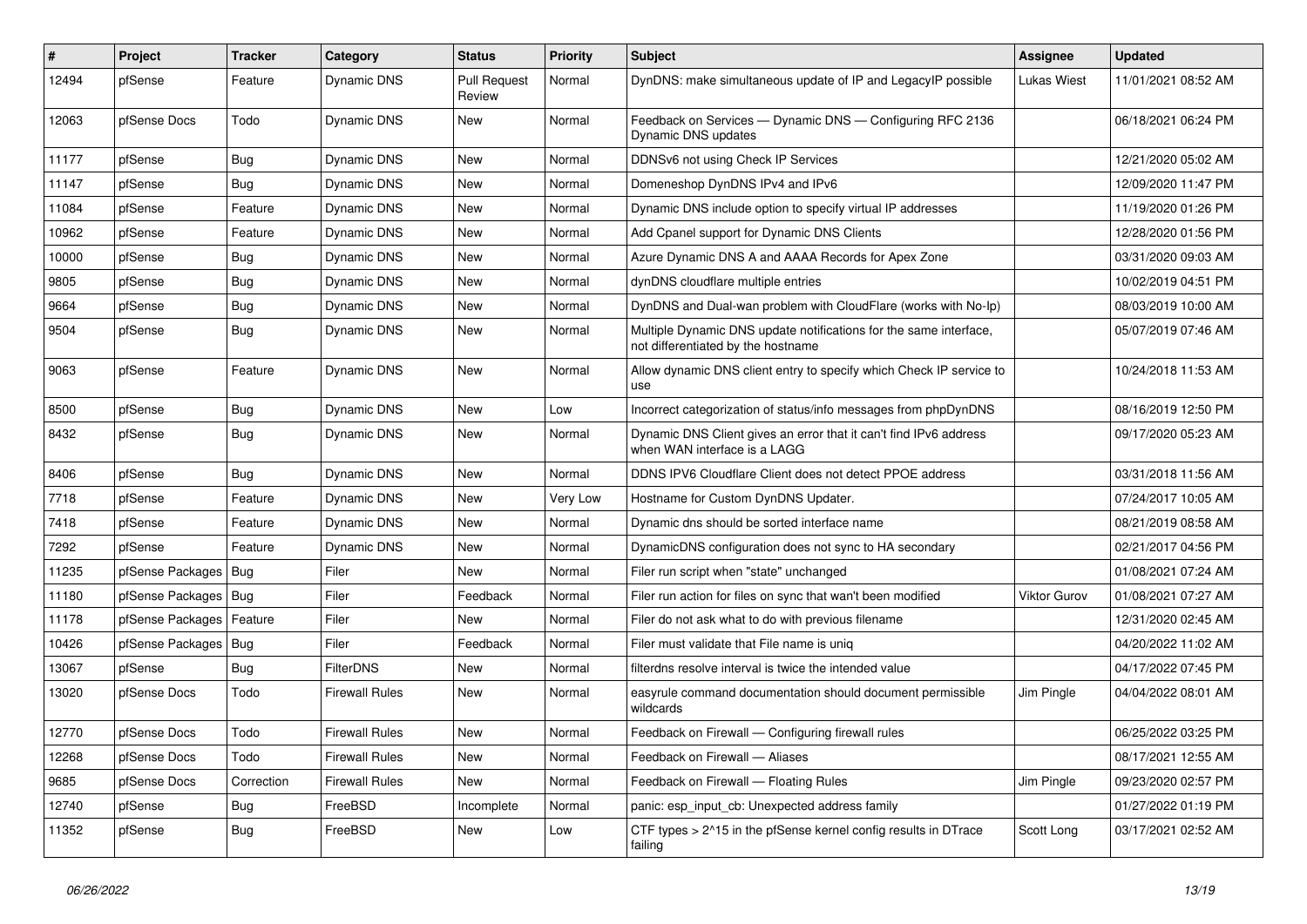| #     | Project                    | Tracker    | Category   | <b>Status</b> | <b>Priority</b> | Subject                                                                                                                                                                 | Assignee            | <b>Updated</b>      |
|-------|----------------------------|------------|------------|---------------|-----------------|-------------------------------------------------------------------------------------------------------------------------------------------------------------------------|---------------------|---------------------|
| 11184 | pfSense                    | <b>Bug</b> | FreeBSD    | New           | Normal          | PF: State policy cannot be configurable                                                                                                                                 |                     | 02/09/2021 02:43 AM |
| 13284 | pfSense Packages           | Feature    | FreeRADIUS | New           | Normal          | Option to define "Issuer" in OPT configuration.                                                                                                                         | Jakob<br>Nordgarden | 06/19/2022 12:10 PM |
| 12982 | pfSense Packages   Bug     |            | FreeRADIUS | New           | Normal          | FreeRadius RadReply table entries missing from pf                                                                                                                       |                     | 06/19/2022 05:38 PM |
| 12742 | pfSense Packages   Bug     |            | FreeRADIUS | Feedback      | Normal          | freeRADIUS virtual-server-default: modules dailycounter,<br>monthlycounter, noresetcounter, expire_on_login in authorize<br>section prevent virtual server from loading |                     | 03/01/2022 12:45 PM |
| 12286 | pfSense Packages   Bug     |            | FreeRADIUS | <b>New</b>    | Normal          | Add support for ntlm auth in LDAP                                                                                                                                       |                     | 08/20/2021 08:27 AM |
| 12126 | pfSense Packages   Bug     |            | FreeRADIUS | New           | Normal          | freeradius3 0.15.7 31                                                                                                                                                   |                     | 10/11/2021 08:21 AM |
| 11980 | pfSense Packages   Bug     |            | FreeRADIUS | Feedback      | Normal          | EAP does not work with SQL backend                                                                                                                                      |                     | 07/21/2021 07:24 AM |
| 11802 | pfSense Packages   Bug     |            | FreeRADIUS | New           | Normal          | FreeRADIUS sync                                                                                                                                                         |                     | 05/10/2021 04:18 AM |
| 11746 | pfSense Packages   Bug     |            | FreeRADIUS | Feedback      | Normal          | Second LDAP server configuration misses the ipaNThash control<br>attribute                                                                                              | <b>Viktor Gurov</b> | 07/14/2021 01:44 PM |
| 11534 | pfSense Packages           | Regression | FreeRADIUS | <b>New</b>    | High            | FreeRADIUS EAP anonymous connection forbidden out-of-tunnel                                                                                                             |                     | 07/14/2021 02:32 AM |
| 11388 | pfSense Packages   Bug     |            | FreeRADIUS | Feedback      | Normal          | Captive Portal authentication error with MySQL backend                                                                                                                  | Viktor Gurov        | 02/10/2021 08:54 AM |
| 11331 | pfSense Packages   Bug     |            | FreeRADIUS | Feedback      | Normal          | FreeRADIUS latest package upgrade broke Plain Mac<br>Authentication                                                                                                     | <b>Viktor Gurov</b> | 01/30/2021 10:08 AM |
| 11138 | pfSense Packages           | Feature    | FreeRADIUS | <b>New</b>    | Normal          | new WebGUI checkboxes needed                                                                                                                                            |                     | 12/07/2020 08:28 AM |
| 11054 | pfSense Packages   Bug     |            | FreeRADIUS | Assigned      | Normal          | Check Client Certificate CN not working as described                                                                                                                    | Viktor Gurov        | 12/14/2021 07:22 AM |
| 11026 | pfSense Packages   Feature |            | FreeRADIUS | New           | Low             | Feedback on Packages - FreeRADIUS package                                                                                                                               |                     | 11/02/2020 07:21 AM |
| 10908 | pfSense Packages           | Feature    | FreeRADIUS | Feedback      | Normal          | FreeRADIUS server certificate not using full CA chain                                                                                                                   | Viktor Gurov        | 04/22/2022 02:19 AM |
| 10871 | pfSense Packages           | Feature    | FreeRADIUS | Feedback      | Normal          | Extra time period counters for SQL backend                                                                                                                              | Viktor Gurov        | 04/22/2022 02:19 AM |
| 10695 | pfSense Packages   Bug     |            | FreeRADIUS | New           | Normal          | FreeRadius Accounting skipping MBs after reboot due to power<br>down                                                                                                    |                     | 06/24/2020 04:49 AM |
| 10377 | pfSense Packages   Feature |            | FreeRADIUS | <b>New</b>    | <b>Very Low</b> | Allow usage of TOTP (Google-Authenticator) without PIN                                                                                                                  |                     | 03/30/2020 11:43 AM |
| 10297 | pfSense Packages           | Feature    | FreeRADIUS | Assigned      | Normal          | IPv6 user attributes                                                                                                                                                    |                     | 04/21/2022 12:39 PM |
| 9704  | pfSense Packages           | Feature    | FreeRADIUS | New           | Normal          | Enable filter username                                                                                                                                                  |                     | 08/27/2019 12:07 PM |
| 8836  | pfSense Packages   Feature |            | FreeRADIUS | New           | Normal          | Define Idap group vlan assignment in users file                                                                                                                         |                     | 08/26/2018 07:53 AM |
| 8769  | pfSense Packages           | Feature    | FreeRADIUS | <b>New</b>    | Normal          | Allow FreeRADIUS users to change their own Passwords and Pins                                                                                                           |                     | 10/11/2018 11:34 AM |
| 8589  | pfSense Packages   Bug     |            | FreeRADIUS | New           | Normal          | FreeRadius 0.15.5 2 ignoring tunnelled-reply=no                                                                                                                         |                     | 02/18/2019 03:40 PM |
| 8516  | pfSense Packages   Bug     |            | FreeRADIUS | New           | Normal          | FreeRADIUS requires settings re-saved after pfSense upgrade                                                                                                             | Jim Pingle          | 12/31/2021 05:58 PM |
| 8513  | pfSense Packages   Bug     |            | FreeRADIUS | New           | High            | Freeradius 3.x Idap problem                                                                                                                                             |                     | 02/18/2019 05:22 PM |
| 8264  | pfSense Packages   Bug     |            | FreeRADIUS | New           | Normal          | Radiusd restart on WAN change results in freeradius not running<br>(and possible solution)                                                                              |                     | 04/21/2022 12:39 PM |
| 8251  | pfSense Packages   Bug     |            | FreeRADIUS | Feedback      | Normal          | Captiveportal + FreeRadius "Last activity" resets to Session start                                                                                                      |                     | 08/13/2019 11:10 AM |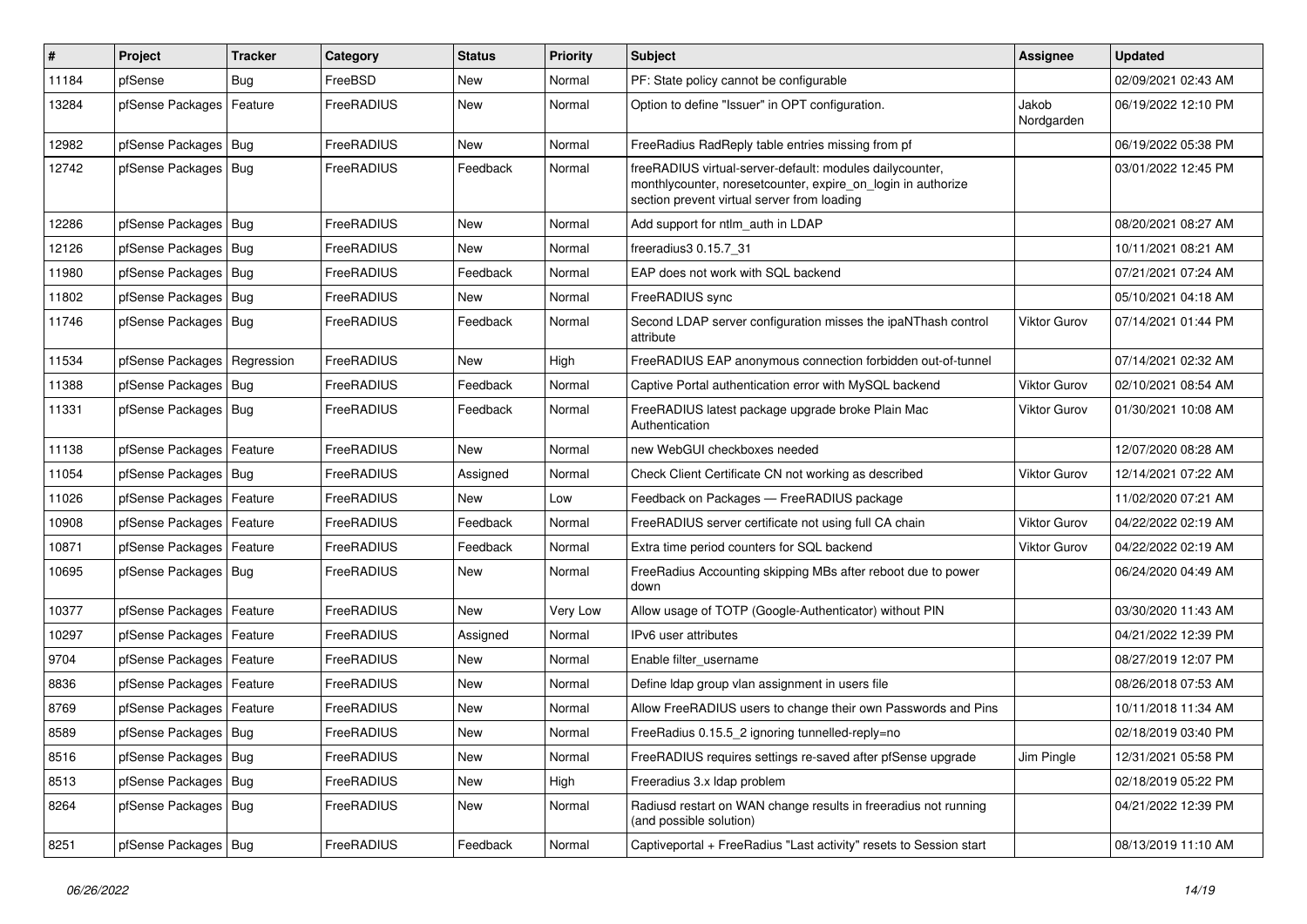| $\vert$ # | Project                       | <b>Tracker</b> | Category   | <b>Status</b>                 | <b>Priority</b> | Subject                                                                                | Assignee            | <b>Updated</b>      |
|-----------|-------------------------------|----------------|------------|-------------------------------|-----------------|----------------------------------------------------------------------------------------|---------------------|---------------------|
| 8224      | pfSense Packages              | Feature        | FreeRADIUS | New                           | Normal          | Add "OU" field to FreeRADIUS page                                                      |                     | 02/21/2018 12:53 AM |
| 8161      | pfSense Packages   Feature    |                | FreeRADIUS | New                           | Very Low        | Add virtual server support to FreeRadius                                               |                     | 12/05/2017 01:57 PM |
| 8031      | pfSense Packages   Feature    |                | FreeRADIUS | New                           | Normal          | FreeRADIUS copy entry function                                                         |                     | 08/16/2019 01:01 PM |
| 7608      | pfSense Packages   Feature    |                | FreeRADIUS | New                           | Very Low        | Captive Portal amount of traffic Account + Free Radius+Mysql                           |                     | 05/28/2017 09:08 AM |
| 7403      | pfSense Packages   Bug        |                | FreeRADIUS | New                           | Normal          | Captive Portal + freeradius2 + MySQL problems with German<br>Umlaut                    |                     | 03/17/2017 09:12 AM |
| 4506      | pfSense Packages   Feature    |                | FreeRADIUS | New                           | Normal          | FreeRADIUS groups/hunt groups                                                          |                     | 03/10/2015 08:51 PM |
| 12965     | pfSense Packages   Bug        |                | <b>FRR</b> | <b>Pull Request</b><br>Review | Normal          | FRR BFD peer configuration is handled incorrectly in some cases                        | <b>Viktor Gurov</b> | 03/22/2022 08:04 AM |
| 12951     | pfSense Packages   Bug        |                | <b>FRR</b> | Feedback                      | Normal          | FRR cannot remove IPv6 routes                                                          |                     | 03/22/2022 09:24 PM |
| 12889     | pfSense Packages              | Feature        | <b>FRR</b> | New                           | Normal          | FRR GUI add set ipv6 next-hop global                                                   |                     | 03/02/2022 06:10 AM |
| 12751     | pfSense Packages   Bug        |                | <b>FRR</b> | New                           | Normal          | Improve FRR route restoration after gateway events                                     |                     | 02/06/2022 11:07 PM |
| 12653     | pfSense Packages   Regression |                | <b>FRR</b> | Feedback                      | Normal          | RIP related startup error                                                              | Viktor Gurov        | 12/30/2021 08:37 AM |
| 12167     | pfSense Packages   Bug        |                | <b>FRR</b> | Feedback                      | Normal          | BGP TCP setkey not set if neighbor is in peer group                                    | <b>Viktor Gurov</b> | 09/16/2021 09:38 AM |
| 12084     | pfSense Packages   Bug        |                | <b>FRR</b> | New                           | Normal          | libfrr.so.0 error on SG-1100                                                           |                     | 06/26/2021 08:22 AM |
| 11963     | pfSense Packages   Feature    |                | <b>FRR</b> | New                           | Normal          | Dynamically change OSPF interface costs on selected interfaces on<br><b>CARP</b> event |                     | 05/26/2021 04:13 AM |
| 11961     | pfSense Packages   Bug        |                | <b>FRR</b> | Feedback                      | Normal          | FRR OSPF add unwanted area 0 authentication to router ospf                             | <b>Viktor Gurov</b> | 09/16/2021 10:25 PM |
| 11936     | pfSense Packages   Bug        |                | <b>FRR</b> | Incomplete                    | High            | FRR does not connect BGP when using password                                           |                     | 05/19/2021 08:12 AM |
| 11847     | pfSense Packages   Bug        |                | <b>FRR</b> | Feedback                      | Normal          | Filters not applied to PEER Groups                                                     | Viktor Gurov        | 07/30/2021 07:45 PM |
| 11841     | pfSense Packages              | Bug            | <b>FRR</b> | <b>New</b>                    | Normal          | FRR access lists default bahavior changed to permit by default                         |                     | 04/22/2021 09:52 AM |
| 11837     | pfSense Packages              | Feature        | <b>FRR</b> | New                           | Low             | Increase field length of FRR Networks in Access Lists and Prefix<br>Lists              |                     | 04/22/2021 07:10 AM |
| 11836     | pfSense Packages   Bug        |                | <b>FRR</b> | Assigned                      | Normal          | FRR ACCEPTFILTER unstable                                                              | <b>Viktor Gurov</b> | 02/14/2022 07:20 AM |
| 11835     | pfSense Packages   Bug        |                | <b>FRR</b> | New                           | Normal          | FRR OSPF redistributed connected routes disappearing                                   |                     | 04/22/2021 07:11 AM |
| 11823     | pfSense Packages   Feature    |                | <b>FRR</b> | <b>New</b>                    | Normal          | Route handling enhancements                                                            |                     | 04/19/2021 06:23 PM |
| 11703     | pfSense Packages              | Feature        | <b>FRR</b> | New                           | Normal          | add Krill and Routinator support BGP RPKI                                              |                     | 03/18/2021 07:47 PM |
| 11693     | pfSense Packages   Bug        |                | <b>FRR</b> | Feedback                      | Normal          | IPv6 static routing fails                                                              | <b>Viktor Gurov</b> | 04/26/2022 08:50 AM |
| 11681     | pfSense Packages   Bug        |                | <b>FRR</b> | Feedback                      | Normal          | FRR generates invalid BFD configuration after removing interfaces                      | <b>Viktor Gurov</b> | 07/14/2021 04:40 PM |
| 11650     | pfSense Packages   Bug        |                | <b>FRR</b> | New                           | Very Low        | FRR configuration broken on restore of manually edited FRR config<br>sections          |                     | 03/10/2021 08:50 AM |
| 11477     | pfSense Packages   Bug        |                | <b>FRR</b> | Feedback                      | Normal          | FRR does not recognize some BFD options                                                | Viktor Gurov        | 02/26/2021 10:52 PM |
| 11404     | pfSense Packages   Bug        |                | <b>FRR</b> | Feedback                      | Normal          | Incorrect prefix/access lists migration on update                                      | Viktor Gurov        | 02/18/2021 09:49 AM |
| 11377     | pfSense Packages   Bug        |                | <b>FRR</b> | <b>Pull Request</b><br>Review | Normal          | FRR deinstall                                                                          |                     | 03/10/2021 08:21 AM |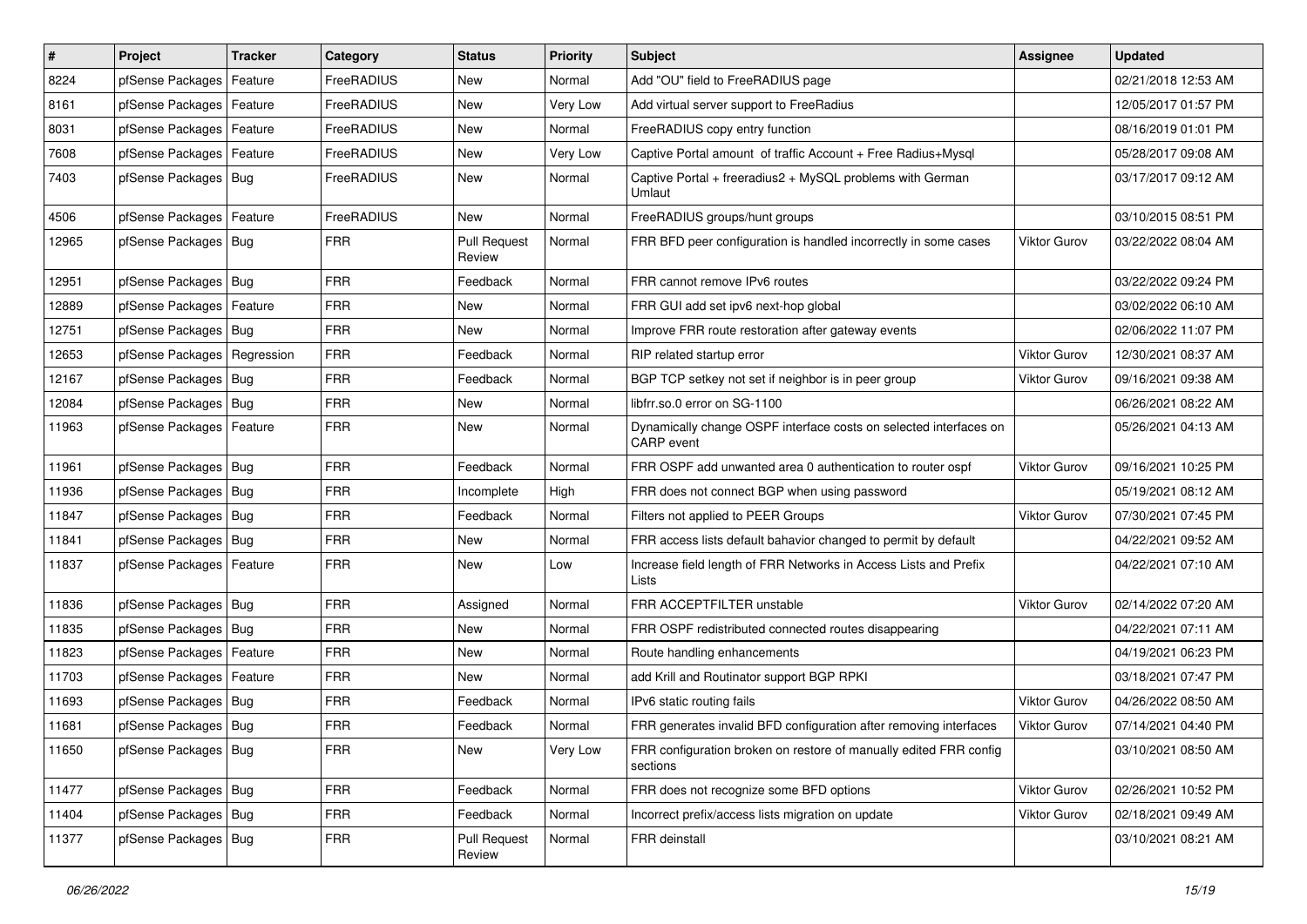| #     | <b>Project</b>             | <b>Tracker</b> | Category           | <b>Status</b>                 | <b>Priority</b> | <b>Subject</b>                                                                                                                                              | <b>Assignee</b>       | <b>Updated</b>      |
|-------|----------------------------|----------------|--------------------|-------------------------------|-----------------|-------------------------------------------------------------------------------------------------------------------------------------------------------------|-----------------------|---------------------|
| 11345 | pfSense Packages           | <b>Bug</b>     | <b>FRR</b>         | Feedback                      | Normal          | FRR-OSPF - No "prefix-list" possible                                                                                                                        | Jim Pingle            | 02/04/2021 11:03 PM |
| 11301 | pfSense Packages           | Feature        | <b>FRR</b>         | Feedback                      | Normal          | Switch FRR to use default rc file as a service control base                                                                                                 | Jim Pingle            | 01/28/2021 09:35 AM |
| 11206 | pfSense Packages           | Feature        | <b>FRR</b>         | <b>Pull Request</b><br>Review | Normal          | <b>FRR 7.5</b>                                                                                                                                              | Jim Pingle            | 01/08/2021 12:47 PM |
| 11158 | pfSense Packages           | Bug            | <b>FRR</b>         | <b>New</b>                    | High            | <b>FRR Prefix Lists</b>                                                                                                                                     |                       | 12/30/2020 04:55 PM |
| 11130 | pfSense Packages           | Feature        | <b>FRR</b>         | Feedback                      | Normal          | FRR RIP support                                                                                                                                             | Jim Pingle            | 12/31/2021 04:19 PM |
| 10935 | pfSense Packages           | Bug            | <b>FRR</b>         | <b>New</b>                    | Normal          | FRR 0.6.7-6 - BGPD service recycled IPv6 without Route Map                                                                                                  |                       | 12/30/2020 05:00 PM |
| 10789 | pfSense Packages           | Feature        | <b>FRR</b>         | Feedback                      | Normal          | FRR integrated configuration and hitless reloads                                                                                                            | Jim Pingle            | 01/20/2021 11:16 PM |
| 10653 | pfSense Packages           | Feature        | <b>FRR</b>         | <b>New</b>                    | Normal          | Allow to download frr status                                                                                                                                | Jim Pingle            | 06/11/2020 01:21 AM |
| 10516 | pfSense Packages           | Bug            | <b>FRR</b>         | <b>New</b>                    | Normal          | <b>FRR Access list</b>                                                                                                                                      |                       | 12/06/2020 11:02 PM |
| 10503 | pfSense Packages           | Bug            | <b>FRR</b>         | <b>New</b>                    | Normal          | Flapping any GW in multi-WAN influences restating all IPsec tunnels<br>in FRR which leads to dropping all IPsec VTI static routes and<br>related BGP issues |                       | 05/08/2020 07:51 PM |
| 10358 | pfSense Packages           | Feature        | <b>FRR</b>         | <b>New</b>                    | Very Low        | <b>Stage FRR Configuration Changes</b>                                                                                                                      |                       | 03/19/2020 06:48 AM |
| 10294 | pfSense Packages           | Bug            | <b>FRR</b>         | <b>New</b>                    | Normal          | FRR Route Counts Incorrect on Status Page                                                                                                                   | Jim Pingle            | 02/26/2020 11:08 AM |
| 9545  | pfSense Packages   Feature |                | <b>FRR</b>         | <b>New</b>                    | Normal          | Enable MULTIPATH in FRR                                                                                                                                     | Jim Pingle            | 09/18/2020 12:52 PM |
| 9141  | pfSense Packages           | Feature        | FRR                | <b>New</b>                    | Very Low        | FRR xmlrpc                                                                                                                                                  | Jim Pingle            | 11/26/2018 07:49 AM |
| 6651  | pfSense Packages           | Feature        | <b>FRR</b>         | Feedback                      | Normal          | Loopback interfaces                                                                                                                                         | Christian<br>McDonald | 12/25/2021 02:42 PM |
| 13295 | pfSense                    | <b>Bug</b>     | Gateway Monitoring | <b>Pull Request</b><br>Review | Normal          | Incorrect function parameters for ``get_dpinger_status()`` call in<br>`awlb.inc`                                                                            |                       | 06/24/2022 07:25 AM |
| 13242 | pfSense                    | Feature        | Gateway Monitoring | <b>New</b>                    | Normal          | Enhancements to static route creation/deletion for dpinger monitor<br><b>IPs</b>                                                                            |                       | 06/03/2022 11:20 AM |
| 13076 | pfSense                    | Bug            | Gateway Monitoring | New                           | Normal          | Marking a gateway as down does not affect IPsec entries using<br>gateway groups                                                                             |                       | 06/03/2022 10:32 AM |
| 12920 | pfSense                    | <b>Bug</b>     | Gateway Monitoring | <b>Pull Request</b><br>Review | Normal          | Gateway behavior differs when the gateway does not exist in<br>config.xml                                                                                   | <b>Viktor Gurov</b>   | 06/12/2022 01:27 PM |
| 12811 | pfSense                    | <b>Bug</b>     | Gateway Monitoring | <b>New</b>                    | Normal          | Services are not restarted when PPP interfaces connect                                                                                                      | Jim Pingle            | 05/31/2022 05:34 PM |
| 11960 | pfSense                    | <b>Bug</b>     | Gateway Monitoring | Feedback                      | Normal          | Gateway Monitoring Traffic Goes Out Default Gateway                                                                                                         |                       | 12/20/2021 05:43 AM |
| 8192  | pfSense                    | <b>Bug</b>     | Gateway Monitoring | <b>New</b>                    | Low             | dpinger - Change in ISP link-local IPv6 address drops connectivity                                                                                          | Luiz Souza            | 11/05/2020 07:31 AM |
| 7671  | pfSense                    | Feature        | Gateway Monitoring | <b>New</b>                    | Normal          | Gateway Monitoring Via Custom Script or Telnet.                                                                                                             |                       | 09/18/2020 02:59 PM |
| 6333  | pfSense                    | <b>Bug</b>     | Gateway Monitoring | Confirmed                     | Normal          | Bootup starts/restarts dpinger multiple times                                                                                                               | Luiz Souza            | 11/16/2020 01:11 PM |
| 3859  | pfSense                    | Feature        | Gateway Monitoring | <b>New</b>                    | Low             | Make it possible to set the source IP address for gateway monitoring                                                                                        |                       | 11/06/2016 10:12 PM |
| 3132  | pfSense                    | Bug            | Gateway Monitoring | In Progress                   | Normal          | Gateway events for IPv6 affect IPv4 services and vice versa                                                                                                 | <b>Viktor Gurov</b>   | 05/10/2022 03:10 PM |
| 13294 | pfSense                    | Feature        | Gateways           | <b>New</b>                    | Low             | Change gateway name                                                                                                                                         |                       | 06/22/2022 06:07 PM |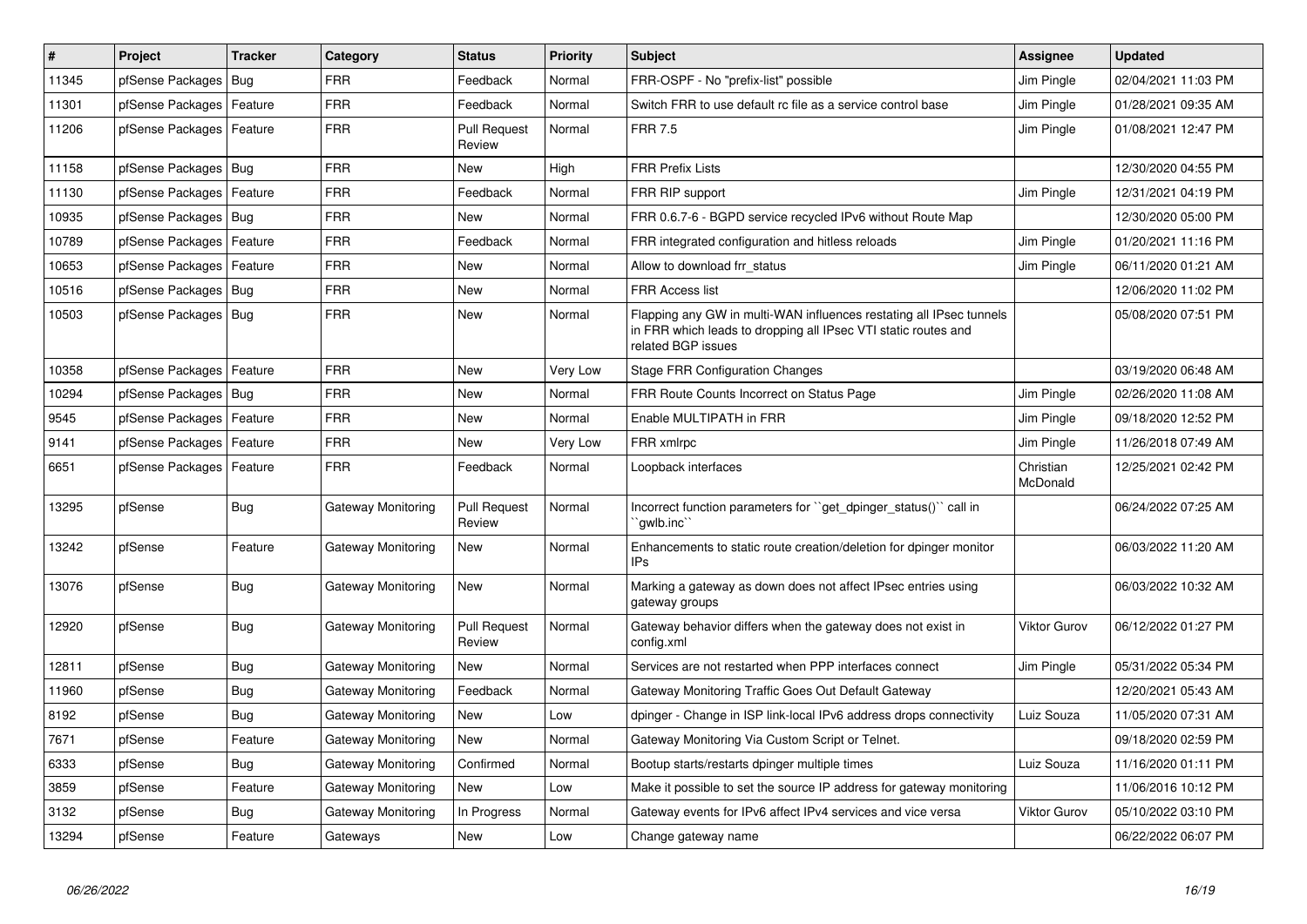| $\sharp$ | Project                | <b>Tracker</b>     | Category | <b>Status</b>                 | Priority | <b>Subject</b>                                                                                                                                 | Assignee            | <b>Updated</b>      |
|----------|------------------------|--------------------|----------|-------------------------------|----------|------------------------------------------------------------------------------------------------------------------------------------------------|---------------------|---------------------|
| 12942    | pfSense                | <b>Bug</b>         | Gateways | <b>New</b>                    | Normal   | Code to kill states for old gateway when reconnecting an interface is<br>incorrect                                                             | Jim Pingle          | 03/22/2022 01:25 PM |
| 12857    | pfSense                | Bug                | Gateways | <b>New</b>                    | Normal   | Firewall gateway goes away when making changes to Bridge0<br>device                                                                            |                     | 02/27/2022 11:20 AM |
| 12764    | pfSense                | Bug                | Gateways | <b>New</b>                    | Normal   | VTI gateway status is pending after assigning the VTI interface                                                                                |                     | 02/07/2022 05:41 AM |
| 12632    | pfSense                | Bug                | Gateways | New                           | High     | Assigning a /30 WAN IP address at the console does not save the<br>gateway correctly                                                           |                     | 05/17/2022 02:28 PM |
| 12077    | pfSense                | Feature            | Gateways | <b>New</b>                    | Normal   | Allow stick-connections per gateway group                                                                                                      |                     | 06/24/2021 08:45 AM |
| 11570    | pfSense                | Regression         | Gateways | <b>Pull Request</b><br>Review | Normal   | Gateway monitoring services is not always restarted on interface<br>events, which may prevent a WAN from recovering back to an online<br>state | Viktor Gurov        | 06/22/2022 09:04 PM |
| 11213    | pfSense                | Feature            | Gateways | <b>New</b>                    | Low      | Option to mark gateway as down directly from Table                                                                                             |                     | 01/03/2021 07:09 AM |
| 10875    | pfSense                | Bug                | Gateways | <b>New</b>                    | Normal   | PPP periodic reset does not fully restore gateway group round-robin<br>functionality                                                           | Luiz Souza          | 11/05/2020 07:44 AM |
| 9650     | pfSense                | <b>Bug</b>         | Gateways | <b>New</b>                    | Normal   | IPv6 connection drops (ir-)regular on Kabelvodafone (German cable<br>ISP)                                                                      |                     | 07/27/2019 07:14 AM |
| 8846     | pfSense                | <b>Bug</b>         | Gateways | New                           | Low      | Misleading gateway error message adding/editing static routes using<br>a disabled interface                                                    |                     | 08/21/2019 11:29 AM |
| 8743     | pfSense                | Todo               | Gateways | <b>New</b>                    | Low      | Gateway Groups page should list gateways in tier order                                                                                         |                     | 08/14/2019 12:16 PM |
| 8343     | pfSense                | <b>Bug</b>         | Gateways | <b>New</b>                    | Normal   | Gateway Routes (Default Routes) not removed in Kernel when<br>removed from GUI                                                                 |                     | 05/14/2020 01:22 AM |
| 12805    | pfSense Docs           | <b>New Content</b> | General  | <b>New</b>                    | Very Low | Add documentation about what triggers a notfication                                                                                            |                     | 02/15/2022 05:10 PM |
| 12804    | pfSense Docs           | New Content        | General  | <b>New</b>                    | Very Low | Create Slack documentation                                                                                                                     |                     | 02/15/2022 04:59 PM |
| 12570    | pfSense Docs           | Correction         | General  | <b>New</b>                    | Normal   | Active appliance list missing 6100                                                                                                             |                     | 12/06/2021 11:41 AM |
| 12214    | pfSense Docs           | Todo               | General  | New                           | Low      | Connect to WebGui.                                                                                                                             |                     | 08/05/2021 04:39 AM |
| 10821    | pfSense Docs           | Correction         | General  | <b>New</b>                    | Normal   | Use neutral language alternatives                                                                                                              | Jim Pingle          | 09/23/2020 10:43 AM |
| 9370     | pfSense Docs           | Correction         | General  | In Progress                   | Normal   | Update old screenshots                                                                                                                         | Jim Pingle          | 12/03/2021 09:55 AM |
| 13098    | pfSense Packages       | Bug                | haproxy  | Feedback                      | Low      | HAProxy Virtual IP broken link under Frontend setup                                                                                            |                     | 04/27/2022 08:35 AM |
| 13022    | pfSense Packages   Bug |                    | haproxy  | Feedback                      | Normal   | HAProxy - Sub Frontends ignore Client verification CA certificates                                                                             |                     | 04/06/2022 12:55 PM |
| 12465    | pfSense Packages       | Feature            | haproxy  | <b>New</b>                    | Normal   | Add forwardfor advanced usecases                                                                                                               |                     | 10/16/2021 07:35 PM |
| 12427    | pfSense Packages       | Todo               | haproxy  | <b>New</b>                    | Normal   | ha-proxy: action order in the GUI is not keeped in the resulting<br>ha-proxy configuration                                                     |                     | 10/06/2021 07:02 AM |
| 12354    | pfSense Packages       | Todo               | haproxy  | Feedback                      | High     | Update haproxy-devel to mitigate CVE-2021-40346                                                                                                | Viktor Gurov        | 05/12/2022 08:50 AM |
| 11937    | pfSense Packages       | Bug                | haproxy  | Feedback                      | Normal   | HAproxy "Use Client-IP" option breaks Captive Portal                                                                                           | <b>Viktor Gurov</b> | 06/22/2021 08:48 AM |
| 11756    | pfSense Packages       | Bug                | haproxy  | Feedback                      | Normal   | HaProxy does not transfer backend states during reload                                                                                         | <b>Viktor Gurov</b> | 07/14/2021 01:21 PM |
| 11491    | pfSense Packages   Bug |                    | haproxy  | Feedback                      | Normal   | haproxy-devel v0.62 2 - startup error 'httpchk'                                                                                                | Viktor Gurov        | 06/22/2021 08:46 AM |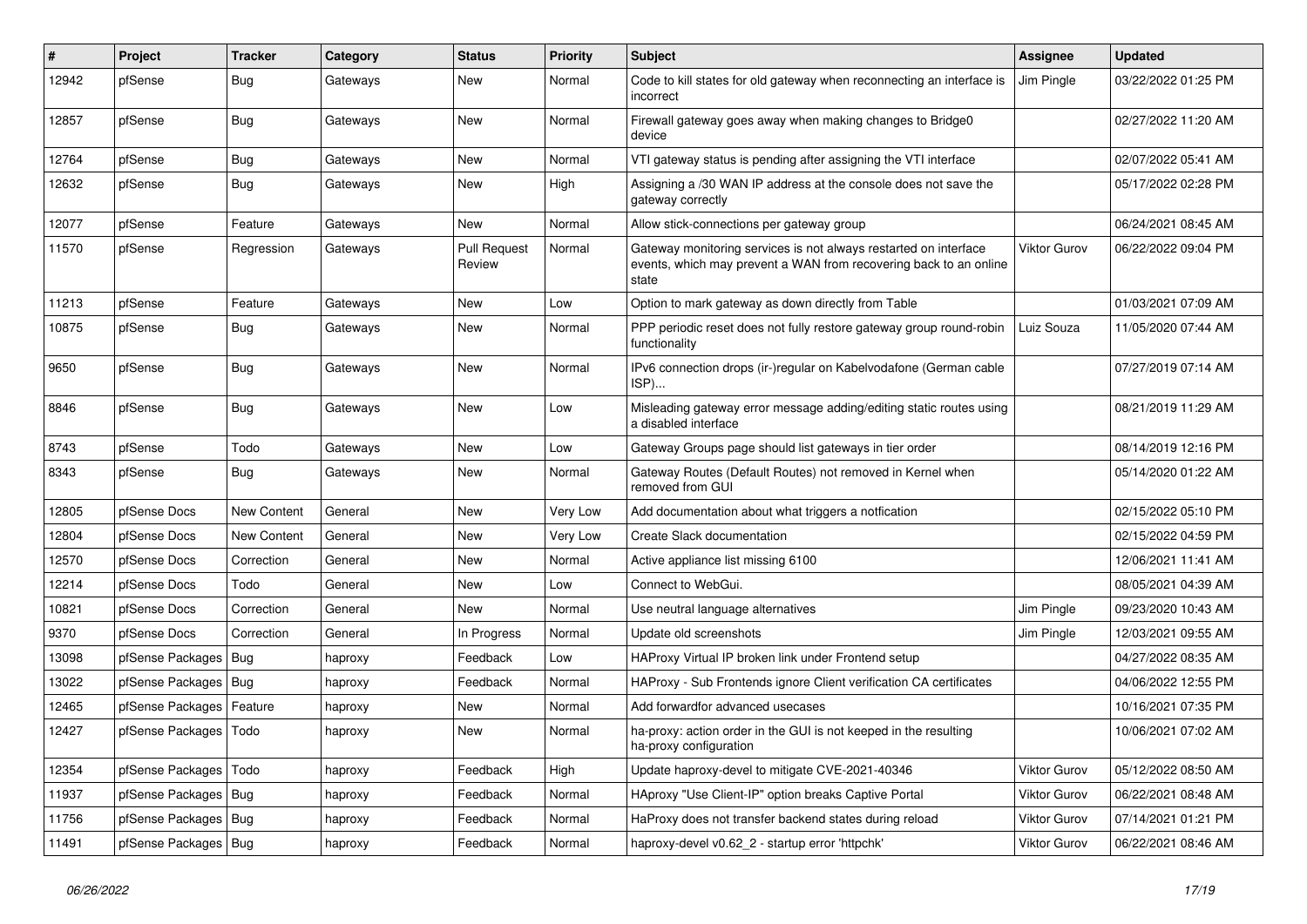| $\vert$ # | Project                    | <b>Tracker</b> | Category | <b>Status</b> | <b>Priority</b> | Subject                                                                                             | Assignee            | <b>Updated</b>      |
|-----------|----------------------------|----------------|----------|---------------|-----------------|-----------------------------------------------------------------------------------------------------|---------------------|---------------------|
| 11135     | pfSense Packages           | Bug            | haproxy  | Feedback      | High            | HAproxy OCSP reponse crontab bug                                                                    | <b>Viktor Gurov</b> | 09/10/2021 11:51 AM |
| 11036     | pfSense Packages   Bug     |                | haproxy  | New           | Normal          | <b>HAproxy ACL</b>                                                                                  |                     | 02/11/2022 11:27 AM |
| 11000     | pfSense Packages   Bug     |                | haproxy  | New           | Very Low        | haproxy deprecated trick suggested                                                                  |                     | 12/23/2020 02:55 PM |
| 10936     | pfSense Packages   Bug     |                | haproxy  | Feedback      | Normal          | both haproxy/haproxy-devel non-existent option lb-agent-chk                                         |                     | 04/21/2022 12:40 PM |
| 10779     | pfSense Packages           | Feature        | haproxy  | Feedback      | Normal          | HAProxy SSL/TLS Compatibility Mode                                                                  | Viktor Gurov        | 04/22/2022 02:20 AM |
| 10739     | pfSense Packages           | Feature        | haproxy  | Feedback      | Normal          | Update HAproxy-devel package to 2.2 and HAproxy to 2.0                                              | <b>Viktor Gurov</b> | 10/03/2021 03:53 PM |
| 9648      | pfSense Packages   Feature |                | haproxy  | New           | Very Low        | Multiple node Sync HAProxy configuration to backup CARP<br>members via XMLRPC.                      |                     | 07/25/2019 10:04 AM |
| 9599      | pfSense Packages   Feature |                | haproxy  | New           | Normal          | Support for "peers" in HAproxy                                                                      |                     | 06/25/2019 01:47 AM |
| 9500      | pfSense Packages   Bug     |                | haproxy  | <b>New</b>    | Normal          | HAproxy does not delete non-applicable action config                                                |                     | 01/18/2022 06:28 AM |
| 9335      | pfSense Packages   Bug     |                | haproxy  | Feedback      | Normal          | Stored XSS in HAProxy / haproxy listeners edit.php                                                  | Jim Pingle          | 02/18/2019 09:35 AM |
| 9261      | pfSense Packages   Bug     |                | haproxy  | New           | Normal          | haproxy GUI failure                                                                                 |                     | 01/08/2019 12:41 PM |
| 9247      | pfSense Packages           | Bug            | haproxy  | New           | Low             | HAProxy multiple server selection on stats pages doesn't work                                       |                     | 01/02/2019 04:44 PM |
| 9077      | pfSense Packages           | Feature        | haproxy  | New           | Normal          | haproxy UI: Add seperator lines                                                                     |                     | 10/29/2018 06:06 AM |
| 8982      | pfSense Packages           | Feature        | haproxy  | New           | Normal          | HAproxy ACL support for map in configuration UI                                                     |                     | 06/25/2019 01:49 AM |
| 8902      | pfSense Packages   Bug     |                | haproxy  | New           | Normal          | HAproxy package not use custom DNS for lookup on apply new<br>config                                |                     | 09/16/2018 08:16 AM |
| 8869      | pfSense Packages           | Feature        | haproxy  | <b>New</b>    | Normal          | HAproxy should use RFC 7919 DH parameter files                                                      |                     | 10/17/2018 10:46 AM |
| 8438      | pfSense Packages   Bug     |                | haproxy  | New           | High            | haproxy: can't use ACL for cert with http-response actions                                          |                     | 05/24/2018 01:12 PM |
| 8232      | pfSense Packages   Feature |                | haproxy  | New           | Normal          | different ssl options based on the sni name                                                         |                     | 01/30/2019 10:36 AM |
| 8213      | pfSense Packages           | Bug            | haproxy  | <b>New</b>    | Normal          | acl src file not populated from alias                                                               |                     | 12/21/2017 02:02 PM |
| 8121      | pfSense Packages   Feature |                | haproxy  | New           | Normal          | haproxy, allow to generate backends even they don't seem to be<br>used                              |                     | 11/23/2017 04:04 AM |
| 7686      | pfSense Packages   Feature |                | haproxy  | New           | Normal          | Add option in HAProxy to configure SSL defaults based on the<br>Mozilla SSL Configuration Generator |                     | 08/16/2019 01:09 PM |
| 7462      | pfSense Packages   Bug     |                | haproxy  | <b>New</b>    | Normal          | HAproxy not rebinding properly after WAN DHCP IP change                                             |                     | 01/11/2018 09:15 AM |
| 7039      | pfSense Packages   Bug     |                | haproxy  | Feedback      | Normal          | HAProxy backend configuration does not handle intermediate CAs<br>properly                          |                     | 04/21/2022 12:40 PM |
| 6861      | pfSense Packages   Bug     |                | haproxy  | <b>New</b>    | Normal          | Ha-Proxy duplicated backend used in place of original backend                                       |                     | 02/18/2019 05:30 PM |
| 6784      | pfSense Packages   Bug     |                | haproxy  | New           | Normal          | HAProxy version .48 will not use URL Table Alias for front end<br>listener                          |                     | 02/18/2019 05:32 PM |
| 12861     | pfSense Docs               | Correction     | Hardware | New           | Normal          | pfSense hardware tuning guide references obsolete interface loader<br>variable & buffer limits      |                     | 02/23/2022 05:31 PM |
| 12659     | pfSense Docs               | Todo           | Hardware | New           | Normal          | Feedback on Hardware - Hardware Tuning and Troubleshooting -<br>Flow Control for ix                 |                     | 01/16/2022 10:22 AM |
| 12597     | pfSense Docs               | New Content    | Hardware | New           | Normal          | How to reset IPMI settings and password for Netgate appliances                                      |                     | 05/07/2022 12:33 PM |